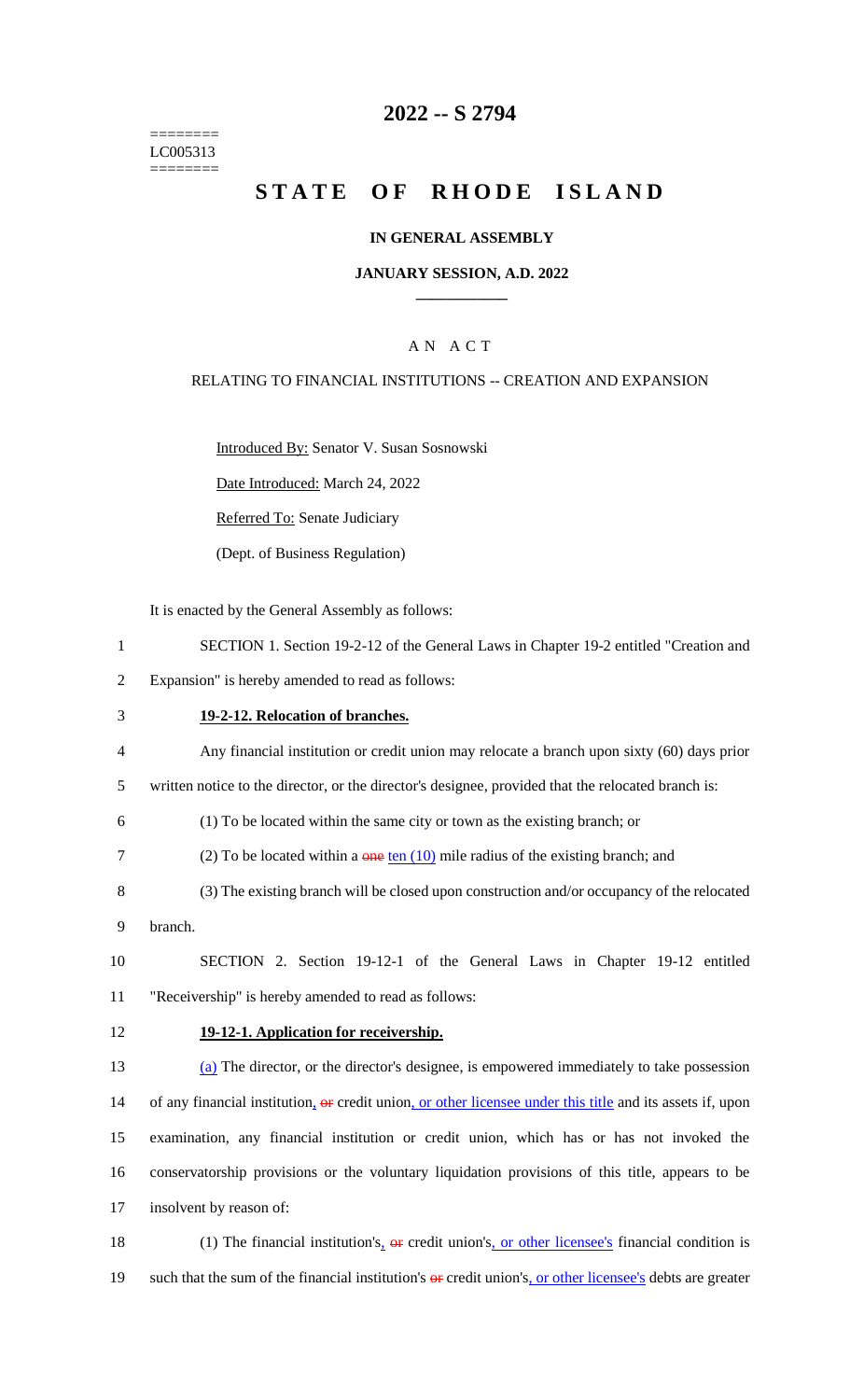1 than all of the financial institution's,  $\Theta$  credit union's, or other licensee's property at a fair valuation, exclusive of property transferred, concealed, or removed with intent to hinder, delay, or defraud 3 the financial institution's<sub>1</sub> or credit union's<sub>1</sub> or other licensee's creditors or because it is generally not paying or is unable to pay its debts as they become due; or

5 (2) The financial institution's<sub><sup>1</sup></sub> or credit union's<sub>1</sub> or other licensee's condition is such as to render the continuance of its business hazardous to the public or to those having funds in its custody; or

8 (3) The financial institution,  $\theta$  eredit union, or other licensee has failed to maintain adequate deposit insurance as required by this title; or

10 (4) The financial institution,  $\Theta$  credit union, or other licensee has failed to remedy unsafe or unsound practices in violation of a cease and desist order.

12 (b) The director may apply to the superior court for the appointment of the director, or one 13 of the director's deputies as receiver. , or both, or in In the case when a financial institution's or credit union's deposits are insured by the Federal Deposit Insurance Corporation, the National Credit Union Administration or any other agency or instrumentality of the United States that insures the deposits of the financial institution or credit union, as a receiver or receivers of the financial 17 institution, or credit union, or other licensee, and for the receiver may request an injunction to 18 restrain the financial institution, or credit union, or other licensee under this title, in whole or in part, from further proceeding with its business, and the court shall have jurisdiction in equity of the application.

 SECTION 3. Sections 19-14-1, 19-14-3, 19-14-6, 19-14-10, 19-14-16, 19-14-22, 19-14-24 and 19-14-25 of the General Laws in Chapter 19-14 entitled "Licensed Activities" are hereby amended to read as follows:

**19-14-1. Definitions.**

 Unless otherwise specified, the following terms shall have the following meanings throughout chapters 14, 14.1, 14.2, 14.3, 14.4, 14.6, 14.8, 14.10, and 14.11 of this title:

 (1) "Bona fide employee" shall mean an employee of a licensee who works under the oversight and supervision of the licensee.

 (2) "Check" means any check, draft, money order, personal money order, or other instrument for the transmission or payment of money. For the purposes of check cashing, travelers checks or foreign denomination instruments shall not be considered checks. "Check cashing" means providing currency for checks.

 (3) "Check casher" means a person or entity who or that, for compensation, engages, in whole or in part, in the business of cashing checks.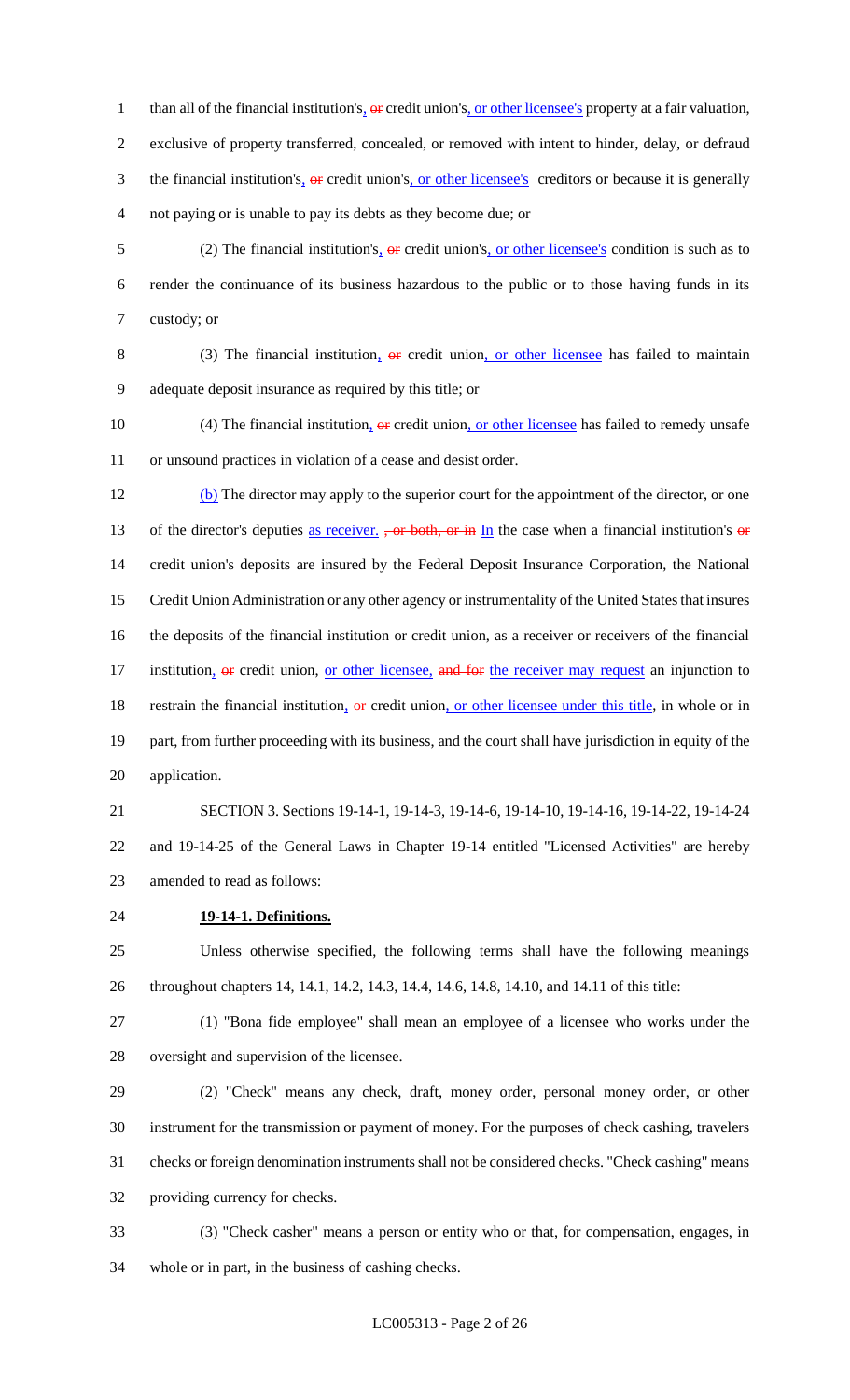(4) "Currency transmission" means engaging in the business of any of the following:

 (i) Sale or issuance of payment instruments or stored value primarily for personal, family, or household purposes; or

 (ii) Receiving money or monetary value for transmission or holding funds incidental to transmission within the United States or to locations abroad by any and all means, including payment instrument, stored value, wire, facsimile, or electronic transfer, primarily for personal, family, or household purposes. This includes maintaining control of virtual currency or transactions in virtual currency on behalf of others.

 (5) "Deferred-deposit transaction" means any transaction, such as those commonly known as "payday loans," "payday advances," or "deferred-presentment loans," in which a cash advance is made to a customer in exchange for the customer's personal check or in exchange for the customer's authorization to debit the customer's deposit account and where the parties agree either that the check will not be cashed or deposited, or that the customer's deposit account will not be debited until a designated future date.

(6) [Deleted by P.L. 2019, ch. 226, § 1 and P.L. 2019, ch. 246, § 1.]

 (7) "Deliver" means to deliver a check to the first person who, in payment for the check, makes, or purports to make, a remittance of, or against, the face amount of the check, whether or not the deliverer also charges a fee in addition to the face amount and whether or not the deliverer signs the check.

 (8) "Insurance premium finance agreement" means an agreement by which an insured, or prospective insured, promises to pay to an insurance premium finance company the amount advanced, or to be advanced, under the agreement to an insurer or to an insurance producer, in payment of a premium, or premiums, on an insurance contract, or contracts, together with interest and a service charge, as authorized and limited by this title.

 (9) "Insurance premium finance company" means a person or entity engaged in the business of making insurance premium finance agreements or acquiring insurance premium finance agreements from other insurance premium finance companies.

 (10)(i) "Lender" means any person who makes or funds a loan within this state with the person's own funds, regardless of whether the person is the nominal mortgagee or creditor on the instrument evidencing the loan;

(ii) A loan is made or funded within this state if any of the following conditions exist:

(A) The loan is secured by real property located in this state;

 (B) An application for a loan is taken by an employee, agent, or representative of the lender within this state;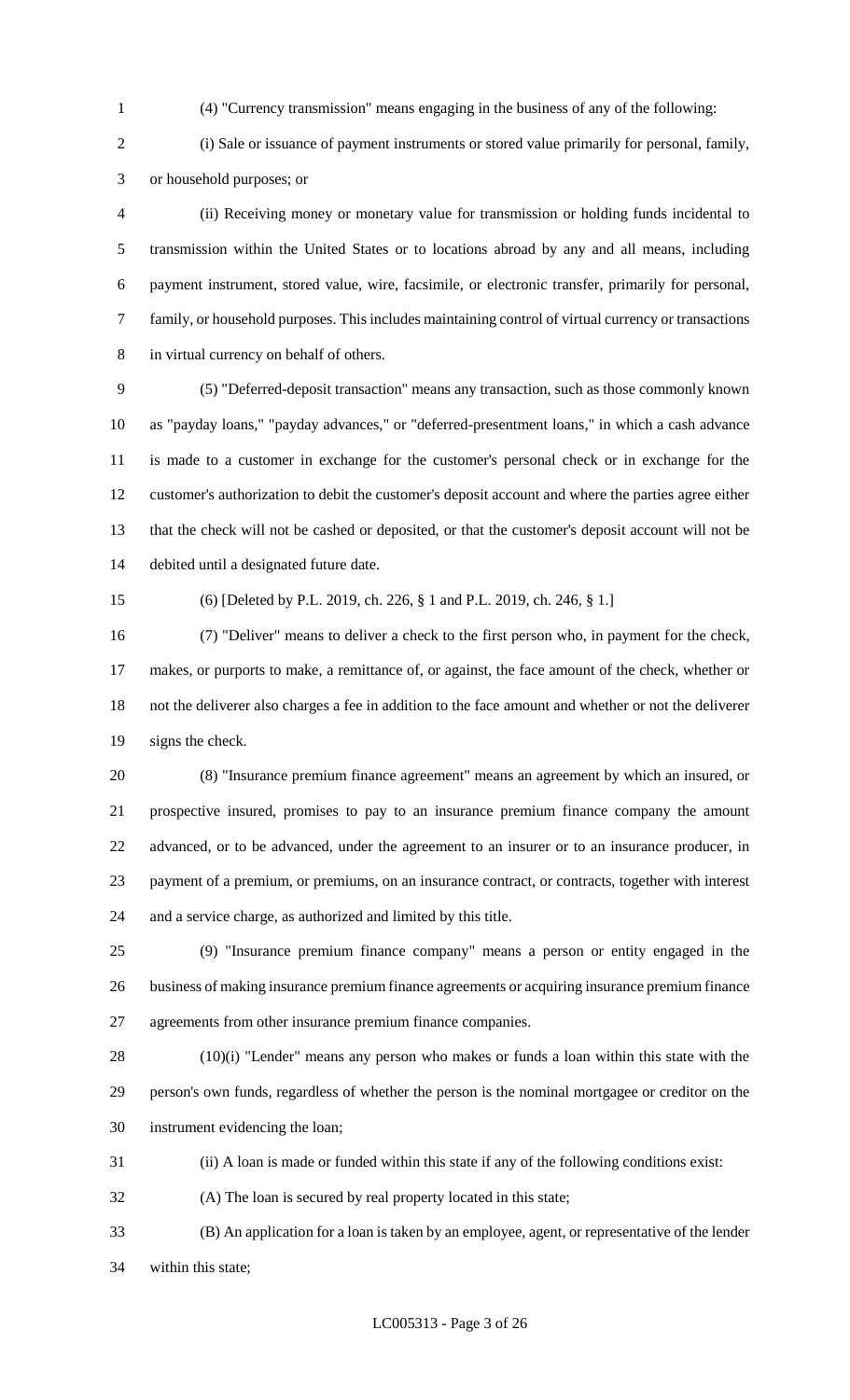(C) The loan closes within this state; (D) A retail installment contract as defined herein is created;  $\overline{(D)(E)}$  The loan solicitation is done by an individual with a physical presence in this state; or  $\overline{(E)(F)}$  The lender maintains an office in this state. (iii) The term "lender" shall also include any person engaged in a transaction whereby the person makes or funds a loan within this state using the proceeds of an advance under a line of credit over which proceeds the person has dominion and control and for the repayment of which the person is unconditionally liable. This transaction is not a table-funding transaction. A person is deemed to have dominion and control over the proceeds of an advance under a line of credit used to fund a loan regardless of whether: (A) The person may, contemporaneously with, or shortly following, the funding of the loan, assign or deliver to the line of credit lender one or more loans funded by the proceeds of an advance to the person under the line of credit; (B) The proceeds of an advance are delivered directly to the settlement agent by the line- of-credit lender, unless the settlement agent is the agent of the line-of-credit lender; (C) One or more loans funded by the proceeds of an advance under the line of credit is purchased by the line-of-credit lender; or (D) Under the circumstances, as set forth in regulations adopted by the director, or the director's designee, pursuant to this chapter. (11) "Licensee" means any person licensed under this chapter. (12) "Loan" means any advance of money or credit including, but not limited to: 23 (i) Loans secured by mortgages; (ii) Insurance premium finance agreements; (iii) The purchase or acquisition of retail installment contracts or advances to the holders of those contracts; (iv) Educational loans; (v) Any other advance of money; or (vi) Any transaction, such as those commonly known as "payday loans," "payday advances," or "deferred-presentment loans," in which a cash advance is made to a customer in exchange for the customer's personal check, or in exchange for the customer's authorization to debit the customer's deposit account, and where the parties agree either, that the check will not be cashed or deposited, or that customer's deposit account will not be debited, until a designated future date. (13) "Loan broker" means any person or entity who or that, for compensation or gain, or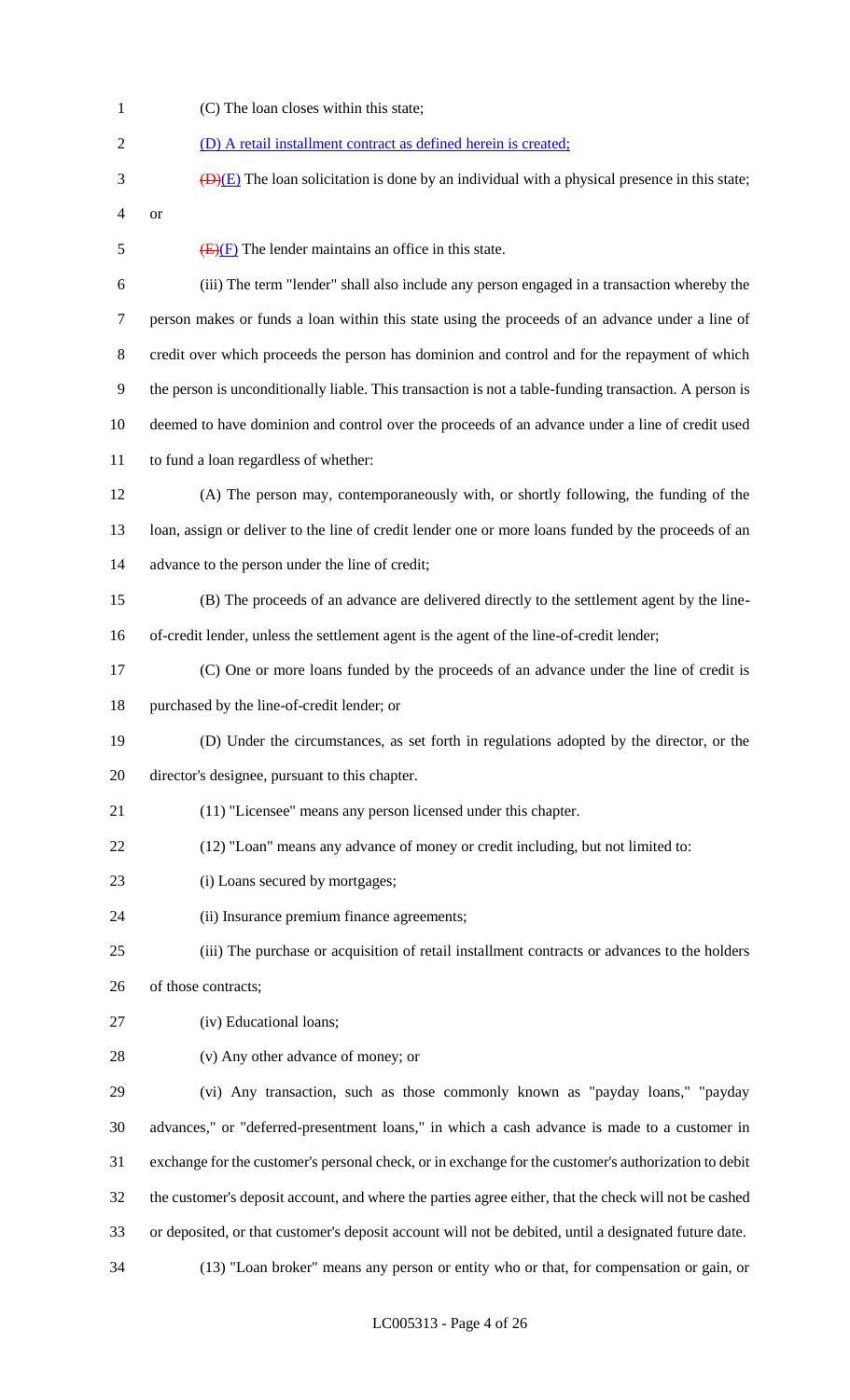in the expectation of compensation or gain, either directly or indirectly, solicits, processes, negotiates, places, or sells a loan within this state for others in the primary market, or offers to do so. A loan broker shall also mean any person who is the nominal mortgagee or creditor in a table-funding transaction. A loan is brokered within this state if any of the following conditions exist:

(i) The loan is secured by real property located in this state;

 (ii) An application for a loan is taken or received by an employee, agent, or representative of the loan broker within this state;

(iii) The loan closes within this state;

 (iv) The loan solicitation is done by an individual with a physical presence in this state; or (v) The loan broker maintains an office in this state.

 (14) "Loan-closing services" means providing title services, including title searches, title examinations, abstract preparation, insurability determinations, and the issuance of title commitments and title insurance policies, conducting loan closings, and preparation of loan-closing documents when performed by, or under the supervision of, a licensed attorney, licensed title agency, or licensed title insurance company.

16 (15) "Loan solicitation" shall mean an effectuation, procurement, delivery and offer, and 17 or advertisement of a loan. Loan solicitation also includes providing or accepting loan applications and assisting persons in completing loan applications and/or advising, conferring, or informing anyone regarding the benefits, terms and/or conditions of a loan product or service. Loan solicitation does not include loan processing or loan underwriting as defined in this section. Loan solicitation does not include telemarketing that is defined, for purposes of this section, to mean contacting a person by telephone with the intention of collecting such person's name, address, and telephone number for the sole purpose of allowing a mortgage loan originator to fulfill a loan inquiry.

 (16) "Loan underwriting" shall mean a loan process that involves the analysis of risk with respect to the decision whether to make a loan to a loan applicant based on credit, employment, assets, and other factors, including evaluating a loan applicant against a lender's various lending criteria for creditworthiness, making a determination for the lender as to whether the applicant meets the lender's pre-established credit standards, and/or making a recommendation regarding loan approval.

 (17) "Monetary value" means a medium of exchange, whether or not redeemable in fiat currency.

 (18) "Mortgage loan" means a loan secured in whole, or in part, by real property located in this state.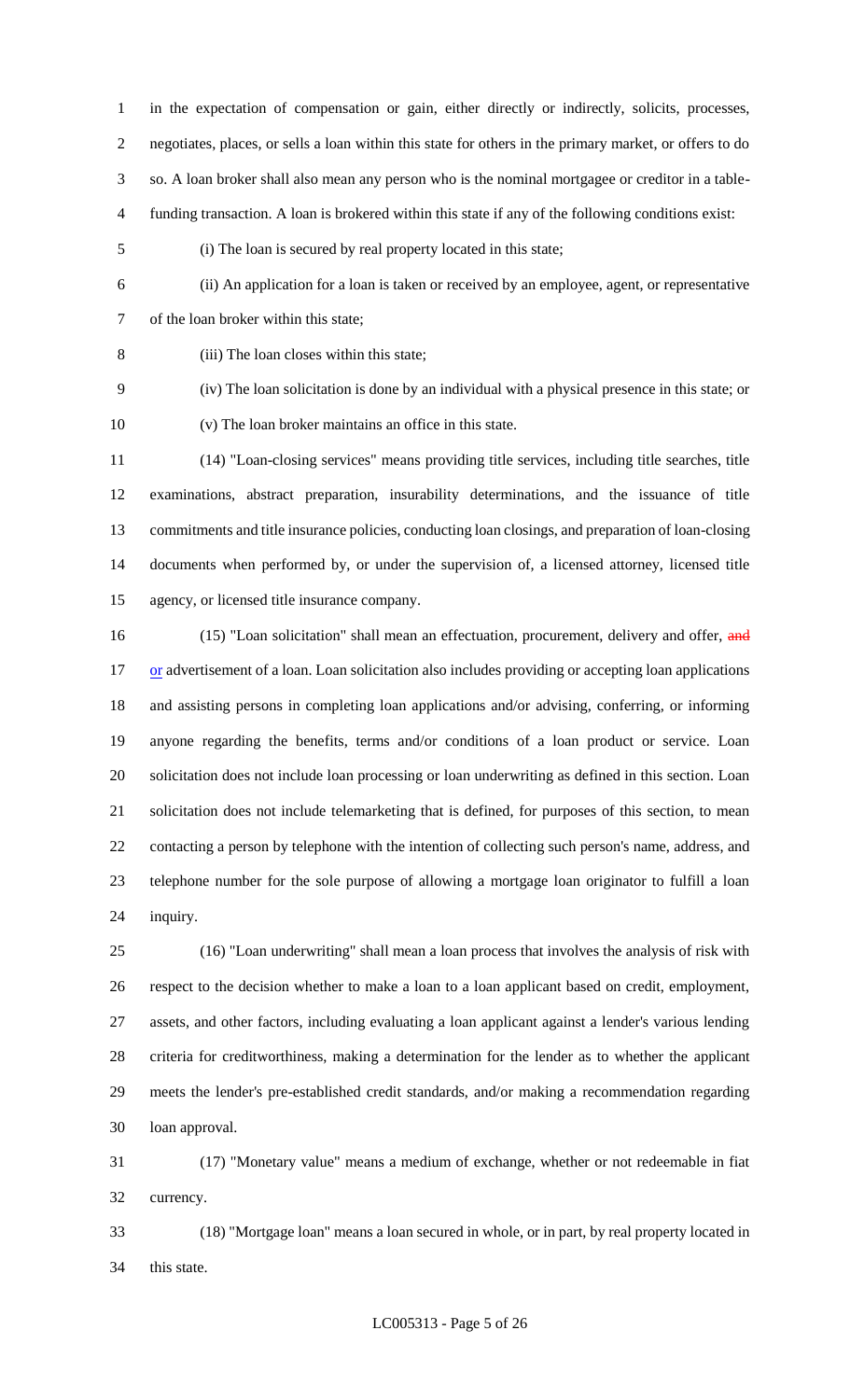(19) "Mortgage loan originator" has the same meaning set forth in § 19-14.10-3(6).

 (20) "Nationwide Multistate Licensing System" means a system involving more than one state, the District of Columbia, or the Commonwealth of Puerto Rico and that is established to facilitate the sharing of regulatory information and the licensing, application, reporting, and payment processes, by electronic or other means, for mortgage lenders and loan brokers and other licensees required to be licensed under this chapter.

 (21) "Natural person employee" shall mean any natural person performing services as a 8 bona fide employee for a person or entity licensed under § 19-14-1 et seq., in return for a salary, wage, or other consideration, where such salary, wage, or consideration is reported by the licensee on a federal form W-2 payroll record. The term does not include any natural person or business entity performing services for a person licensed under the provisions of Rhode Island general laws in return for a salary, wage, or other consideration, where such salary, wage, or consideration is reported by the licensee on a federal form 1099.

 (22) "Negative equity" means the difference between the value of an asset and the outstanding portion of the loan taken out to pay for the asset, when the latter exceeds the former amount.

 (23) "Negotiates" shall mean, with respect to a loan, to confer directly with, or offer advice directly to, a loan applicant or prospective loan applicant for a loan product or service concerning any of the substantive benefits, terms, or conditions of the loan product or service.

 (24) "Nonprofit organization" means a corporation qualifying as a 26 U.S.C. § 501(c)(3) nonprofit organization, in the operation of which no member, director, officer, partner, employee, agent, or other affiliated person profits financially other than receiving reasonable salaries if applicable.

 (25) "Operating subsidiary" shall mean a majority-owned subsidiary of a financial institution or banking institution that engages only in activities permitted by the parent financial institution or banking institution.

 (26) "Oversight and supervision of the licensee" shall mean that the licensee provides 28 training to the employee, sets the employee's hours of work, and provides the employee with the 29 equipment and physical premises required to perform the employee's duties and supervises the services provided by the employee to the licensee.

 (27) "Personal money order" means any instrument for the transmission or payment of money in relation to which the purchaser or remitter appoints, or purports to appoint, the seller as his or her agent for the receipt, transmission, or handling of money, whether the instrument is signed by the seller, or by the purchaser, or remitter, or some other person.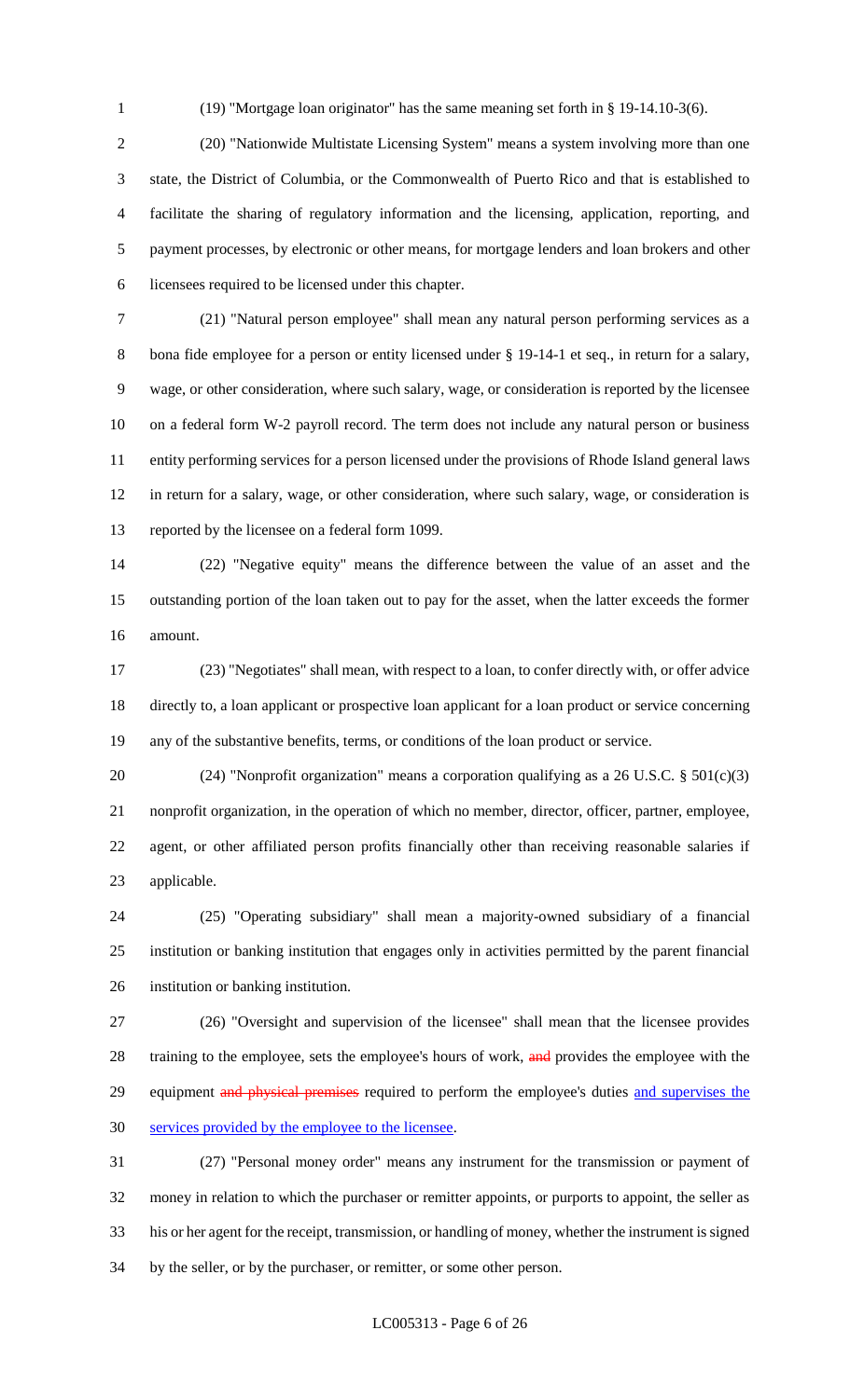(28) "Primary market" means the market in which loans are made to borrowers by lenders,

whether or not through a loan broker or other conduit.

 (29) "Principal owner" means any person or entity who or that owns, controls, votes, or has a beneficial interest in, directly or indirectly, ten percent (10%) or more of the outstanding capital stock and/or equity interest of a licensee.

- (30) "Processes" shall mean, with respect to a loan, any of a series of acts or functions, including the preparation of a loan application and supporting documents, performed by a person 8 that leads to, or results in, the acceptance, approval, denial, and/or withdrawal of a loan application, including, without limitation, the rendering of services, including loan underwriting, obtaining verifications, credit reports or appraisals, communicating with the applicant and/or the lender or loan broker, and/or other loan processing and origination services, for consideration by a lender or 12 loan broker. Loan processing does not include the following:
- 

13 (i) Providing loan closing services;

(ii) Rendering of credit reports by an authorized credit reporting agency; and

(iii) Rendering of appraisal services.

 (31) "Provisional employee" means a natural person who, pursuant to a written agreement between the natural person and a wholly owned subsidiary of a financial holding company, as defined in the Bank Holding Company Act of 1956 (12 U.S.C. § 1841 et seq.), as amended, a bank- holding company, savings-bank-holding company, or thrift-holding company, is an exclusive agent for the subsidiary with respect to mortgage loan originations and the subsidiary: (a) Holds a valid loan broker's license; and (b) Enters into a written agreement with the director, or the director's designee, to include:

 (i) An "undertaking of accountability," in a form prescribed by the director, or the director's designee, for all of the subsidiary's exclusive agents to include full-and-direct financial and regulatory responsibility for the mortgage loan originator activities of each exclusive agent as if said exclusive agent were an employee of the subsidiary;

 (ii) A business plan, to be approved by the director, or the director's designee, for the education of the exclusive agents, the handling of consumer complaints related to the exclusive agents, and the supervision of the mortgage loan origination activities of the exclusive agents; and (iii) A restriction of the exclusive agents' mortgage loan originators' activities to loans to be made only by the subsidiary's affiliated bank.

 (32) "Remote location" means a location meeting the requirements of § 19-14-25(b) at which an employee of a licensee may provide services for the licensee notwithstanding that such location differs from the place of business named in the license or a branch certificate issued to the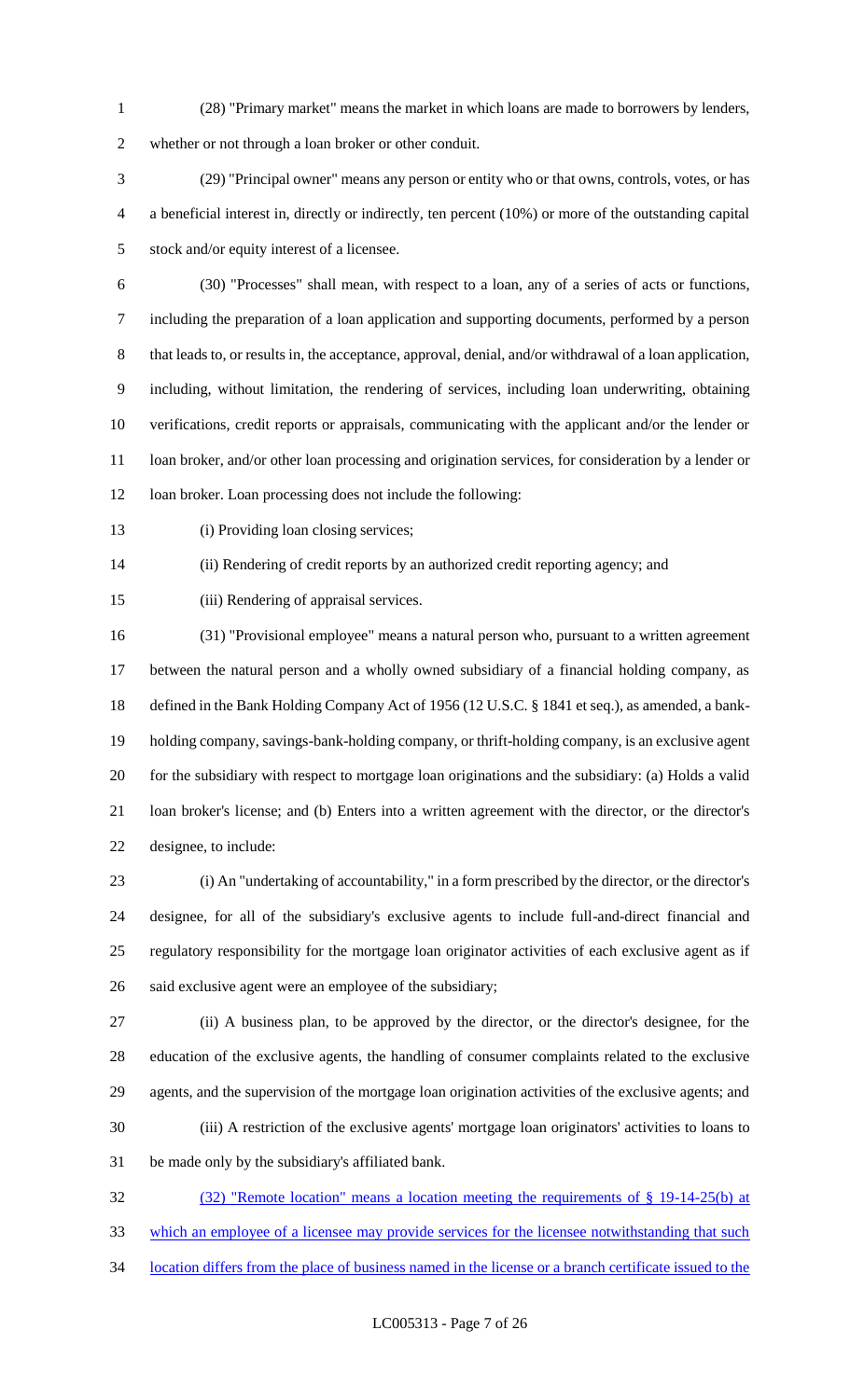1 licensee.

 (33) "Retail installment contract" means any security agreement negotiated or executed in 3 this state, or under the laws of this state, including, but not limited to, any agreement in the nature of a mortgage, conditional sale contract, or any other agreement whether or not evidenced by any 5 written instrument to pay the retail purchase price of goods, or any part thereof, in installments over any period of time and pursuant to which any security interest is retained or taken by the retail seller for the payment of the purchase price, or any part thereof, of the retail installment contract.  $(32)(34)$  "Sell" means to sell, to issue, or to deliver a check. (33)(35) "Servicing" means receiving a scheduled, periodic payment from a borrower, pursuant to the terms of a loan, including amounts for escrow accounts, and making the payments to the owner of the loan or other third party of principal and interest and other payments with respect to the amounts received from the borrower as may be required pursuant to the terms of the servicing 13 loan documents or servicing contract. In the case of a home equity conversion mortgage or a reverse mortgage, servicing includes making payment to the borrower. (34)(36) "Simple interest" means interest computed on the principal balance outstanding immediately prior to a payment for one plus the actual number of days between payments made on a loan over the life of a loan. (35)(37) "Small loan" means a loan of less than five thousand dollars (\$5,000), not secured by real estate, made pursuant to the provisions of chapter 14.2 of this title.  $(36)(38)$  "Small-loan lender" means a lender engaged in the business of making small loans within this state.  $\frac{(37)(39)}{22}$  "Stored value" means monetary value representing a claim against the issuer that is stored on an electronic or digital medium and is evidenced by an electronic or digital record, and that is intended and accepted for use as a means of redemption for money or monetary value or payment for goods or services. The term does not include stored value that is redeemable by the issuer exclusively in goods or services; stored value that is redeemable exclusively in goods or services limited to transactions involving a defined merchant or location or set of locations, such as a specific retailer or retail chain, college campus, or program points, miles, or other units issued in connection with a customer affinity or rewards program, even if there is a secondary market for the stored value. (38)(40) "Table-funding transaction" means a transaction in which there is a contemporaneous advance of funds by a lender and an assignment by the mortgagee or creditor of

the loan to the lender.

34 (39)(41) "Third-party loan servicer" means a person or entity who or that, directly or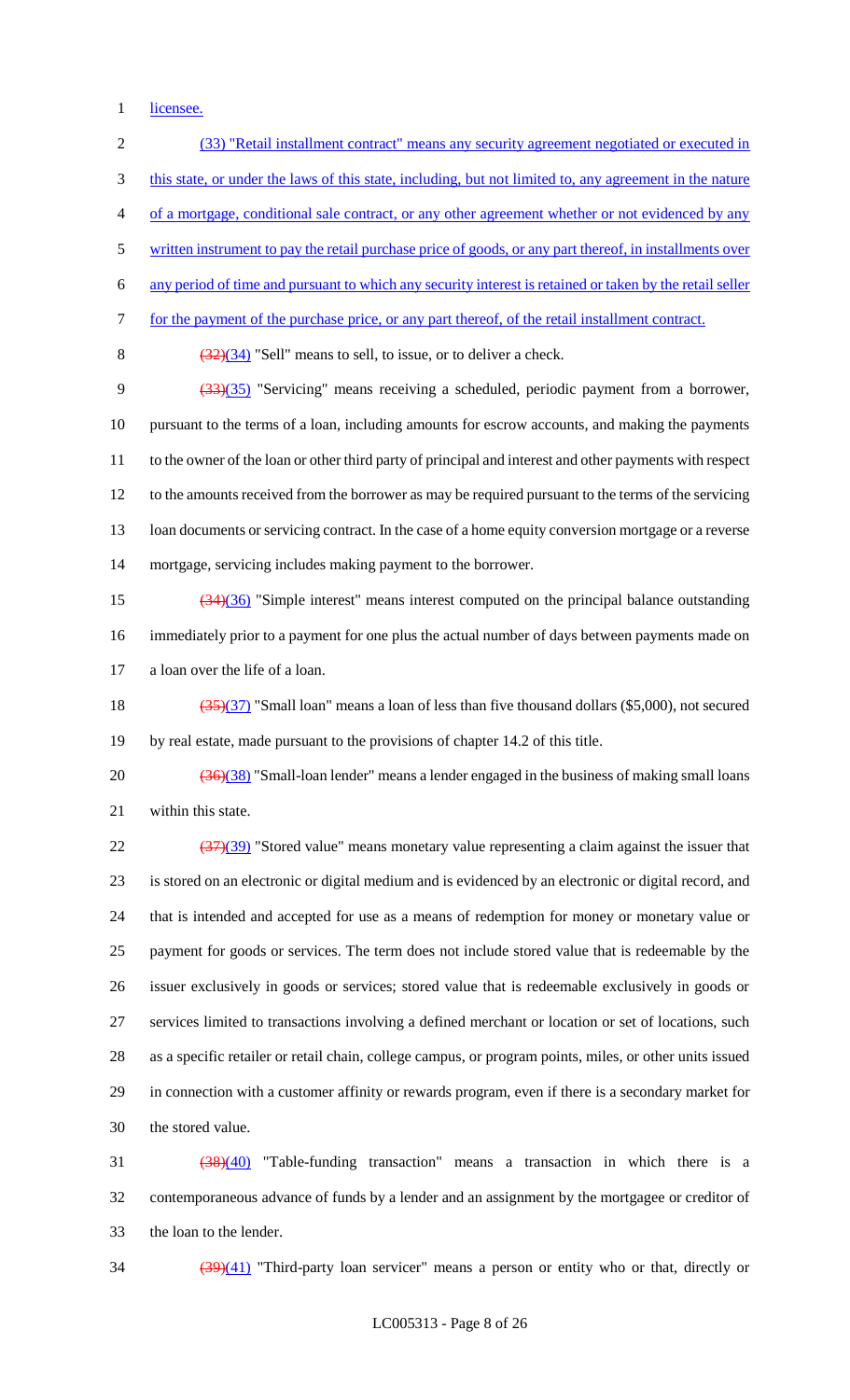indirectly, engages in the business of servicing a loan secured by residential real estate located in Rhode Island, for a personal, family, or household purpose, owed or due, or asserted to be owed or due, another, or a person or entity that owns the servicing rights to a loan secured by residential real estate located in Rhode Island whether or not that owner services the loan themselves or contracts with another person or entity for the servicing.  $\left(\frac{(40)(42)}{ } \right)$  "Virtual currency": (i) Means a digital representation of value that: (A) Is used as a medium of exchange, unit of account, or store of value; and (B) Is not legal tender, whether or not denominated in legal tender; and 10 (ii) Does not include: (A) A transaction in which a merchant grants, as part of an affinity or rewards program, value that cannot be taken from or exchanged with the merchant for legal tender, bank credit, or virtual currency; (B) A digital representation of value issued by or on behalf of a publisher and used solely within an online game, game platform, or family of games sold by the same publisher or offered on the same game platform; (C) Native digital token used in a proprietary blockchain service platform; or (D) A gift certificate; store gift card; general-use prepaid card; or loyalty, award, or promotional gift card, as these terms are defined in federal Regulation E, 12 C.F.R. 1005.20(a), without giving effect to any exception as specified in 31 C.F.R. 1010.100(kkk) or any card, code or device, or other device that can add funds to those products. (41)(43) "Writing" means hard-copy writing or electronic writing that meets the requirements of § 42-127.1-2(7). **19-14-3. Application for license.**

 (a) The application for a license shall be in the form prescribed by the director and shall contain the name and address or addresses where the business of the applicant is located and if the applicant is a partnership, association, corporation, or other form of business organization, the names and addresses of each member, director, and principal officer thereof or any individual acting in the capacity of the manager of an office location. Such application shall also include a description of the activities of the applicant, in such detail and for such periods as the director may require, as well as such further information as the director may require. The director may require a background investigation of each applicant for a license by means of fingerprint checks pursuant to §§ 19-14-7 and 42-14-14, utilizing the Federal Bureau of Investigation, or other agency as determined by the director for state and national criminal history record checks. If the applicant is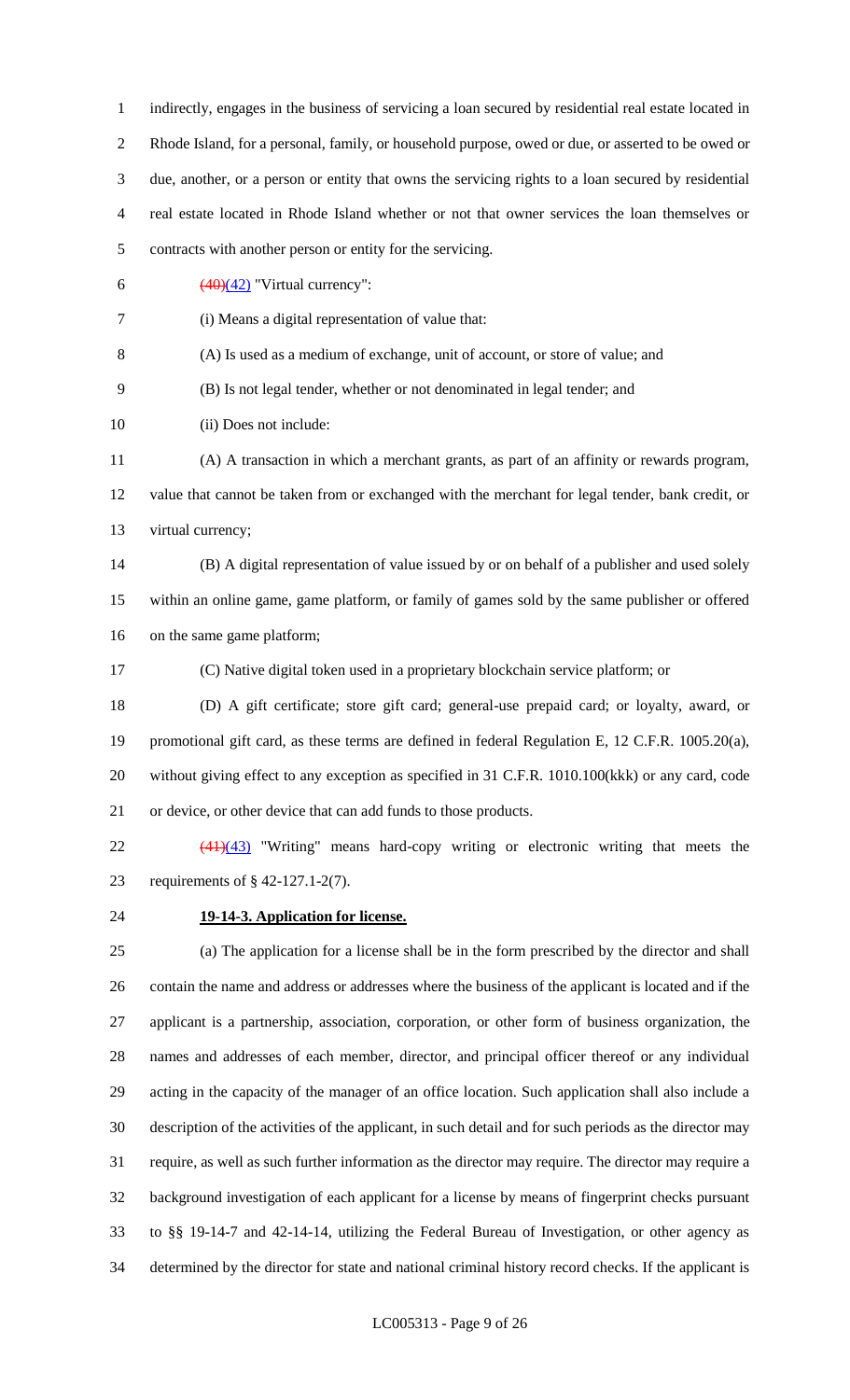a partnership, association, corporation, or other form of business organization, the director may require a background investigation by means of fingerprint checks on each member, director, trustee, or principal officer of such applicant and any individual acting in the capacity of the manager of an office location. The director will determine by rule those items of information appearing on a criminal records check that will constitute disqualifying information and therefore render the applicant ineligible for licensing under this chapter in accordance with the provisions of 7 § 19-14-7. Receipt of criminal history record information by a private entity is prohibited. Each application for a license shall be accompanied by an investigation fee. The applicant at the time of 9 making application shall pay to the director, or the director's designee, department a fee equal to 10 the annual license fee as provided in this chapter and the sum of one half  $(\frac{1}{2})$  of the annual license 11 fee as a fee for investigating the application. If the application for license is approved, the applicant 12 shall pay a fee equal to the annual license fee as provided in this chapter. The license shall be continuous and the license fee shall cover the period through December 31 of each year. The annual license fee for any application approved after November 1 of any given year shall satisfy the annual license fee requirement through the end of the next succeeding calendar year ending December 31. The director, or the director's designee, is authorized to participate in a multi-state licensing system 17 for licensees. The director may establish requirements for participation by an applicant for a license or a person licensed under this chapter. Any such requirements that may be established by the director shall be published on the website of the department of business regulation. Upon implementation, participation by an applicant for a license or by a person licensed under the provisions of this chapter shall be mandatory. The applicant may be required to an additional fee for a license or other participation in such multi-state licensing system.

- (b) [Reserved].
- (c) [Reserved].

 (d) Any license issued under the provisions of former § 5-66-2 shall remain in full force and effect until its expiration and shall be subject to the provisions of this chapter.

 (e) An applicant for issuance of a mortgage loan originator license shall file with the director, or the director's designee, evidence acceptable to the director, or the director's designee, that said applicant has complied with the provisions of §§ 19-14.10-5, 19-14.10-7 and 19-14.10-8.

**19-14-6. Bond of applicant.**

 (a) An applicant for any license shall file with the director, or the director's designee, a bond to be approved by him or her in which the applicant shall be the obligor.

- (b) The amount of the bond shall be as follows:
- (1) Small-loan lenders, the sum of ten thousand dollars (\$10,000);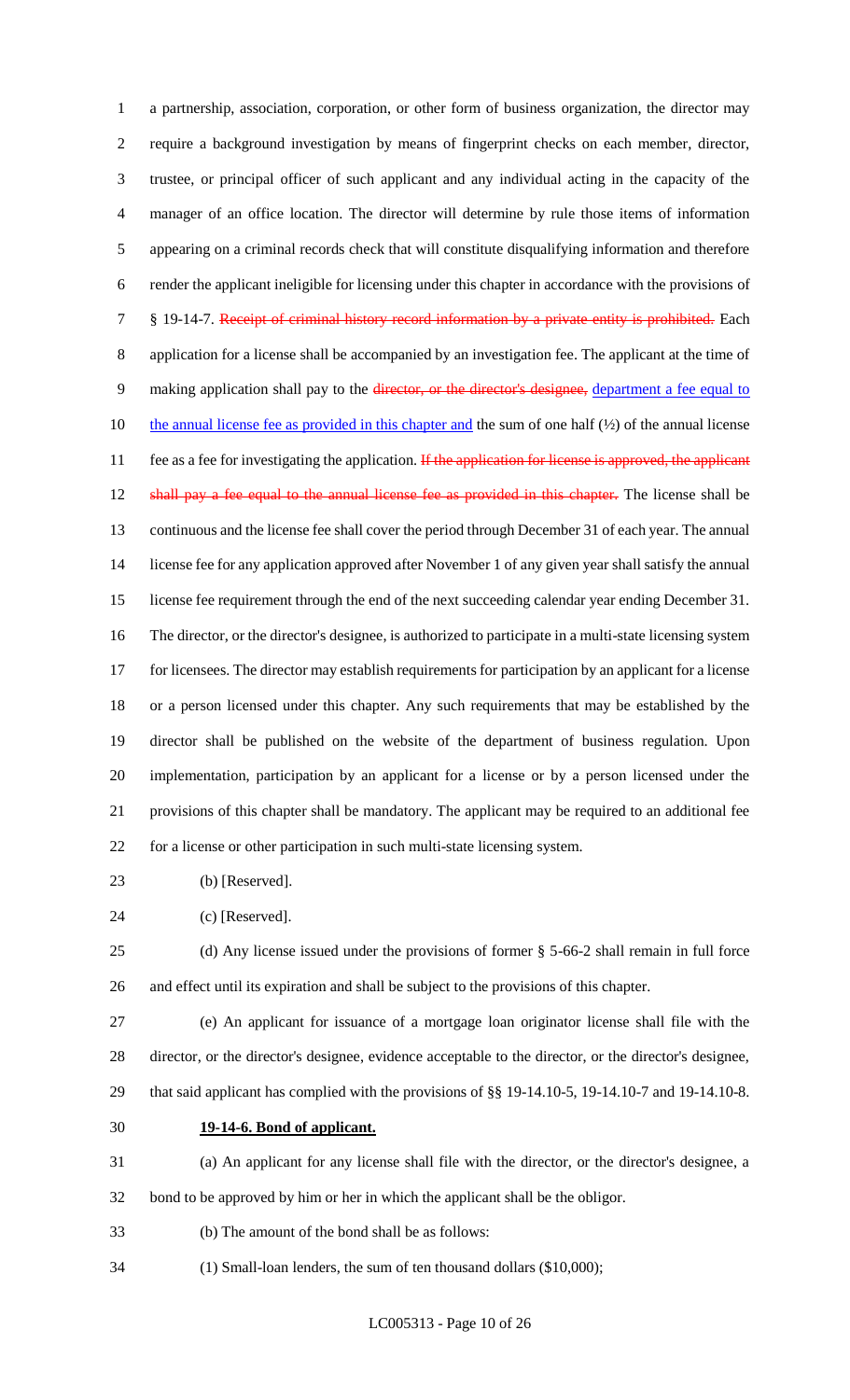(2) Loan brokers, the sum of twenty thousand dollars (\$20,000);

(3) Lenders, the sum of fifty thousand dollars (\$50,000);

(4) Currency transmission licensees, the sum of fifty thousand dollars (\$50,000). If a

currency transmission licensee shows that a surety bond is not generally available in this state at a

- 5 commercially reasonable cost, the department may accept an alternative form of security;
	-

 (5) Check-cashing licensees who accept checks for collection with deferred payment or 7 deferred deposit, the sum of fifty thousand dollars (\$50,000) subject to a maximum of one hundred and fifty thousand dollars (\$150,000) when aggregated with agent locations;

- (6) [Deleted by P.L. 2019, ch. 226, § 1 and P.L. 2019, ch. 246, § 1.]
- (7) [Deleted by P.L. 2019, ch. 226, § 1 and P.L. 2019, ch. 246, § 1.]
- (8) Each debt-management services registrant, the amount provided in § 19-14.8-13;
- (9) Each third-party loan servicer, the sum of fifty thousand dollars (\$50,000); or
- 13 (10) If a currency transmission licensee shows that a surety bond is not generally available

14 in this state at a commercially reasonable cost, the department may accept an alternative form of 15 security. Each debt collector, the sum of fifty thousand dollars (\$50,000).

 (c) The bond shall run to the state for the use of the state and of any person who may have cause of action against the obligor of the bond under the provisions of this title. The bond shall be perpetual and shall be conditioned upon the obligor faithfully conforming to, and abiding by, the provisions of this title and of all rules and regulations lawfully made, and the obligor will pay to the state and to any person any and all money that may become due or owing to the state or to the person from the obligor under, and by virtue of, the provisions of this title.

(d) [Deleted by P.L. 2019, ch. 226, § 1 and P.L. 2019, ch. 246, § 1.]

 (e) The bond shall remain in force and effect until the surety is released from liability by the director, or the director's designee, or until the bond is cancelled by the surety. The surety may cancel the bond and be released from further liability under the bond upon receipt by the director, or the director's designee, of notice in a manner satisfactory to the director, including, but not limited to, for documentation purpose of the cancellation of the bond at least thirty (30) days in advance of the cancellation of the bond. The cancellation shall not affect any liability incurred or accrued under the bond before the termination of the thirty-day (30) period.

 (f) Upon receipt of any notice of cancellation, the director may provide notice to the licensee requiring reinstatement or replacement of the bond. Unless the bond is reinstated by the surety, or a satisfactory replacement bond is filed with the director prior to the cancellation of the original bond, the license shall be suspended. The licensee will be provided notice of the suspension and may request a hearing within thirty (30) days. If the licensee does not request a hearing, the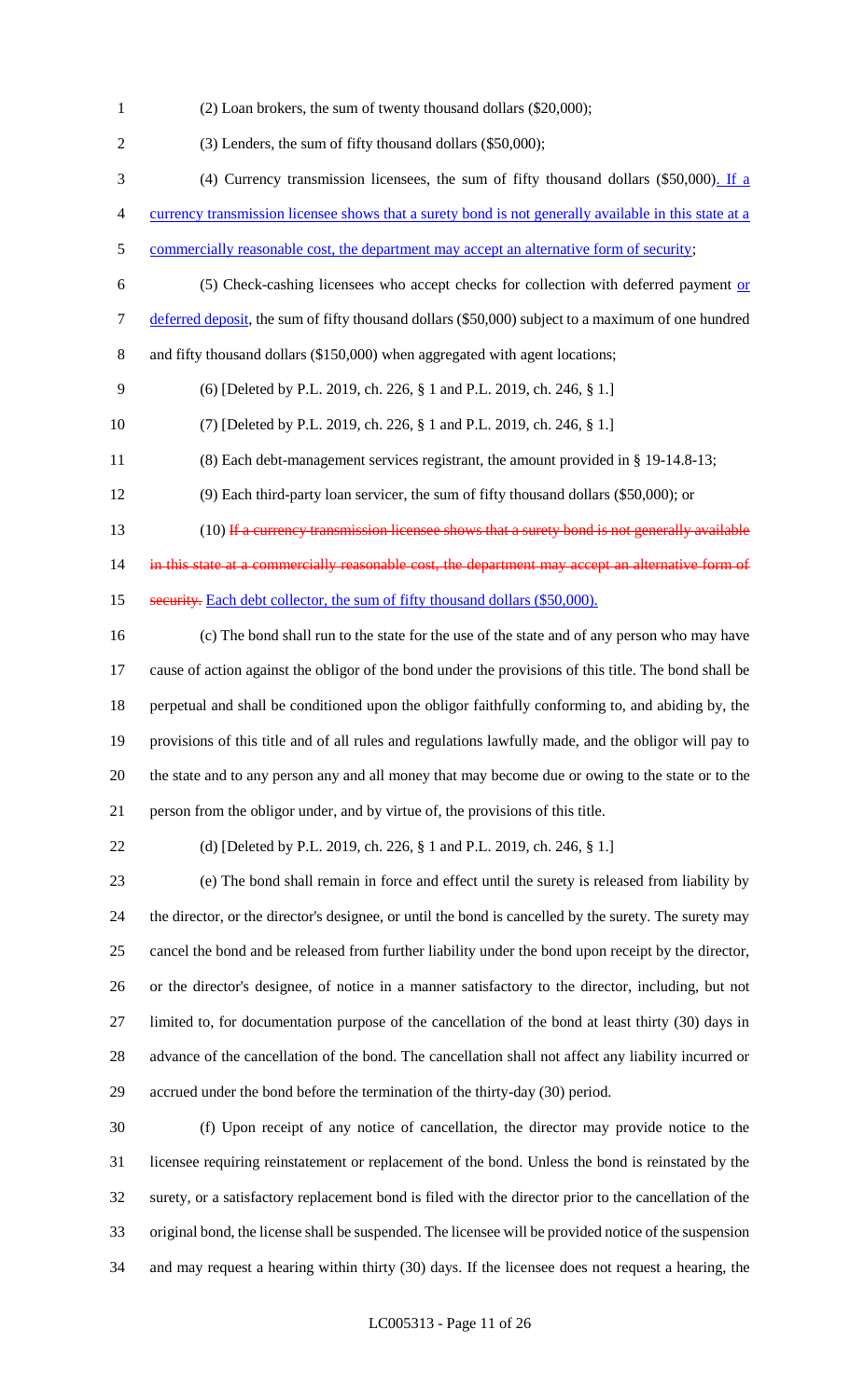1 director, or director's designee, shall issue an order revoking the license for failure to comply with

2 this section.

### 3 **19-14-10. Attorney for service of process Agent for service of process.**

4 (a) Every licensee shall appoint, and thereafter maintain, in this state a resident attorney 5 agent with authority to accept process for the licensee in this state, including the process of 6 garnishment.

7 (1) The appointment shall be filed with the director, or the director's designee, in whatever 8 format he or she directs electronically through the Nationwide Multistate Licensing System. The 9 power of attorney designation of an agent shall provide all contact information, including the 10 business address, street and number, if any, of the resident attorney agent. Thereafter, if the resident 11 attorney agent changes his or her business address or other contact information, he or she the 12 licensee shall, within ten (10) days after any change, file in the office of the director, or the director's 13 designee, electronically through the Nationwide Multistate Licensing System notice of the change 14 setting forth the attorney's agent's current business address or other contact information.

15 (2) If the resident attorney agent dies, resigns, or leaves the state, the licensee shall make a 16 new appointment and file the power of attorney in the office of the director, or the director's 17 designee new appointment electronically through the Nationwide Multistate Licensing System. The 18 power of attorney original designation shall not be revoked until this power of attorney new 19 appointment shall have been given to some other competent person resident in this state and filed 20 with the director, or the director's designee department.

21 (3) Service of process upon the resident attorney agent shall be deemed sufficient service 22 upon the licensee.

23 (4) Any licensee who fails to appoint a resident attorney agent and file the power of attorney 24 in the office of the director, or the director's designee, as above provided for appointment 25 electronically through the Nationwide Multistate Licensing System, or fails to replace a resident 26 attorney agent for a period of thirty (30) days from vacancy, shall be liable for a penalty not 27 exceeding five hundred dollars (\$500) and shall be subject to suspension or revocation of the 28 license.

29 (5) Upon the filing of any **power of attorney** appointment required by this section, a fee of 30 twenty-five dollars (\$25.00) shall be paid to the director for the use of the state.

31 (6) Any licensee that is a corporation and complies with the provisions of chapter 1.2 of 32 title 7 is exempt from the power of attorney filing requirements of this section. Any licensee that is 33 a limited partnership or limited liability company and complies with the provisions of chapters 13 34 and 16 of title 7 is exempt from the **power of attorney** requirements of this section.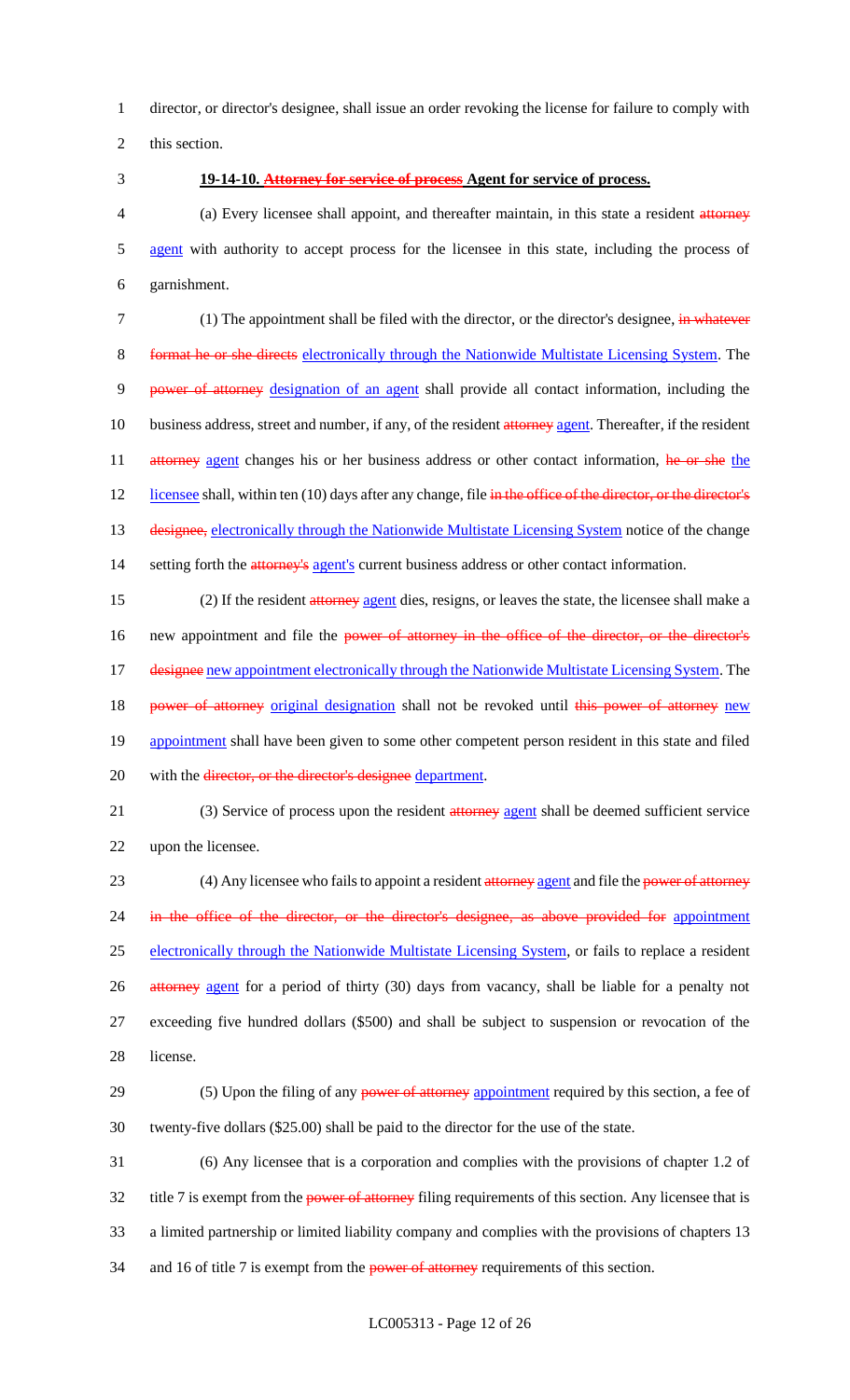(b) Any process, including the process of garnishment, may be served upon the director, or 2 the director's designee, as agent of the licensee in the event that no resident attorney agent can be found upon whom service can be made, or in the event that the licensee has failed to designate a 4 resident attorney agent as required, and process may be served by leaving a copy of the process with a fee of twenty-five dollars (\$25.00) which shall be included in the taxable costs of the suit, action, or proceeding, in the hands of the director, or the director's designee. This manner of service upon the licensee shall be sufficient, provided that notice of service and a copy of the process shall be immediately sent by certified mail by the plaintiff, or the plaintiff's attorney of record, to the licensee at the latest address filed with the director, or the director's designee. If the licensee has not filed his or her address pursuant to this chapter, notice of service shall be given in any manner that the court in which the action is pending may order as affording the licensee reasonable opportunity to defend the action or to learn of the garnishment. Nothing contained in this section shall limit or affect the right to serve process upon a licensee in any other manner now or hereafter permitted by law.

#### 15 **19-14-16. Surrender of license.**

16 Any licensee may surrender any license or branch certificate(s) by delivering to the 17 director, or the director's designee, written electronic notice through the Nationwide Multistate 18 Licensing System surrendering the license or branch certificate(s). The surrender shall not affect 19 the licensee's civil or criminal liability for acts committed prior to the surrender. Written Electronic 20 notice through the Nationwide Multistate Licensing System of any surrender must be filed with the 21 director, or the director's designee, within thirty (30) days of the termination of the business 22 authorized by this chapter at the surrendered location. The surrender of any license does not affect 23 the licensee's requirement to file an annual report with the fifty-five dollars (\$55.00) filing fee. This 24 report shall be filed within thirty (30) days of the surrender of the license. The licensee shall give 25 written electronic notification through the Nationwide Multistate Licensing System to the director, 26 or the director's designee, within twenty-four (24) hours from termination of business.

#### 27 **19-14-22. Reporting requirements.**

28 (a) Each licensee shall annually, on or before March 31, file a report with the director, or 29 the director's designee on a quarterly basis, giving any relevant information that the director, or the 30 director's designee, may reasonably require concerning the business and operations during the 31 preceding calendar year reporting period of each licensed place of business conducted by the 32 licensee within the state. The report shall be made under oath and shall be in a form prescribed by 33 the director, or the director's designee submitted through the Nationwide Mortgage Licensing 34 System and attested to by the entity. To the extent that the Nationwide Mortgage Licensing System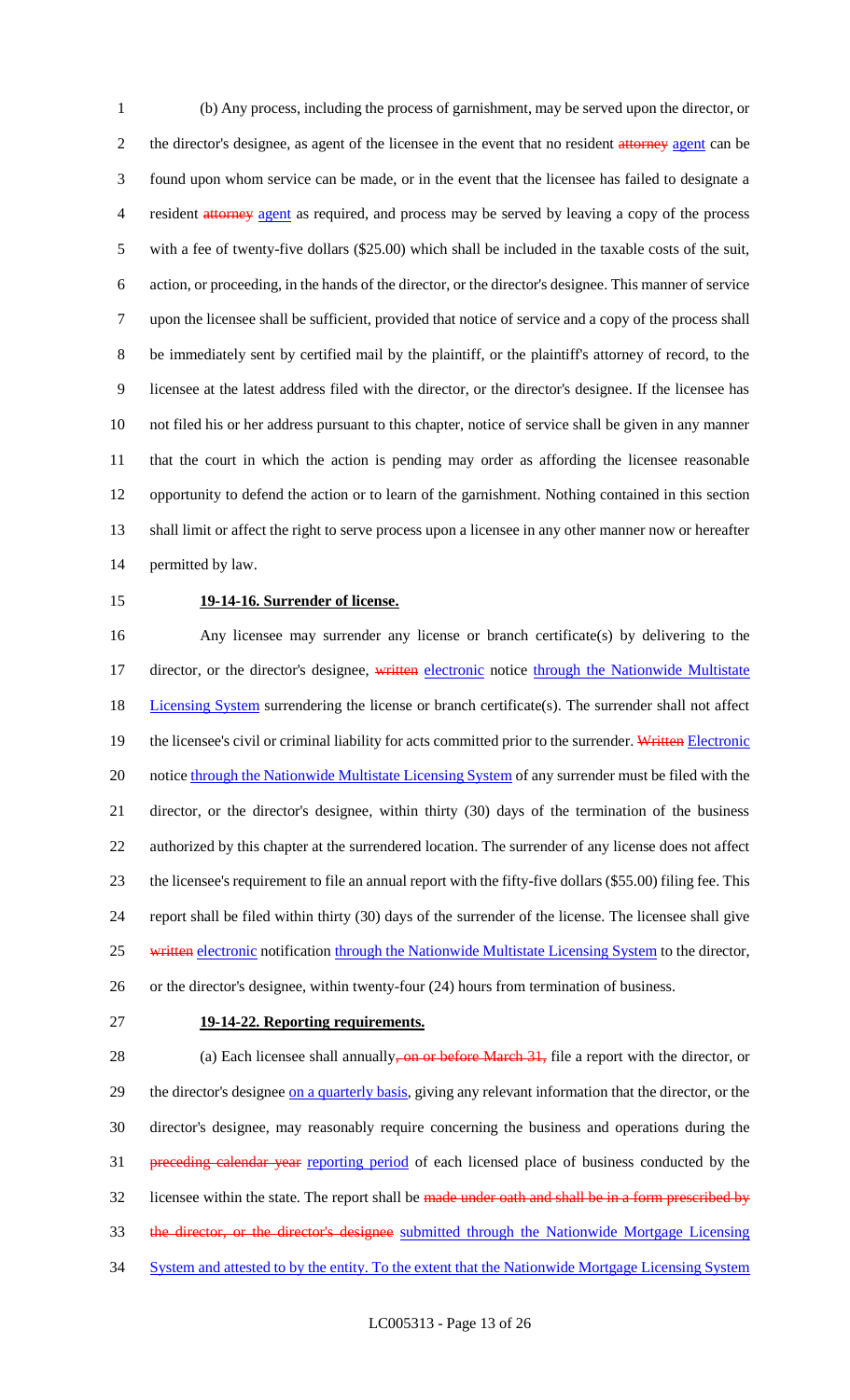does not require submission of quarterly reports of condition, each licensee shall, annually, on or before March 31, file a report with the director, or the director's designee giving any relevant information that the director, or the director's designee may reasonably require concerning the business and operations during the preceding calendar year of each licensed place of business 5 conducted by the licensee within the state. At the time of filing each report renewal of the license, the sum of fifty-five dollars (\$55.00) per license and fifty-five dollars (\$55.00) per branch certificate shall be paid by the licensee to the director for the use of the state. Any licensee who or that shall delay transmission of any report required by the provisions of this title beyond the limit, unless additional time is granted, in writing, for good cause, by the director, or the director's designee, shall pay a penalty of twenty-five dollars (\$25) for each day of the delay. In lieu of a report by any licensed mortgage loan originator, the director, or the director's designee, may accept a report by the licensed lender or licensed loan broker who or that employed the licensed mortgage loan originator for the activities of the licensed mortgage loan originator while employed by such lender or loan broker during the applicable calendar year.

 (b) Any licensee shall, within twenty-four (24) hours after actual knowledge, notify the director, or the director's designee, in writing, of the occurrence of any of the following events: the institution of bankruptcy, receivership, reorganization, or insolvency proceedings regarding a licensee; the institution of any adverse government action against a licensee; or any felony indictment or conviction of any licensee or any officers, directors, owners, employees, members, or partners thereof, as the case may be.

 (c) Each mortgage loan originator licensee shall, on or before March 31, 2010, and every March 31st thereafter, file with the director, or the director's designee, evidence acceptable to the director, or the director's designee, that said loan originator licensee has filed with the Nationwide Mortgage Licensing System and Registry a report of condition, which shall be in such form and shall contain such information as the Nationwide Mortgage Licensing System and Registry may require.

 (d) Both the mortgage loan originator and his or her licensed employer shall promptly notify the director, or the director's designee, in writing, within fifteen (15) business days of the termination of employment or services of a mortgage loan originator.

#### **19-14-24. Other business in same place Tying with other business.**

31 No licensee shall conduct any business under this title within any office or place of business 32 in which any other business is solicited or engaged, except as the director, or the director's designee, may authorize, in writing. Approval shall not be unreasonably withheld if the director, or the director's designee, finds that the character of the other business is such that the granting of the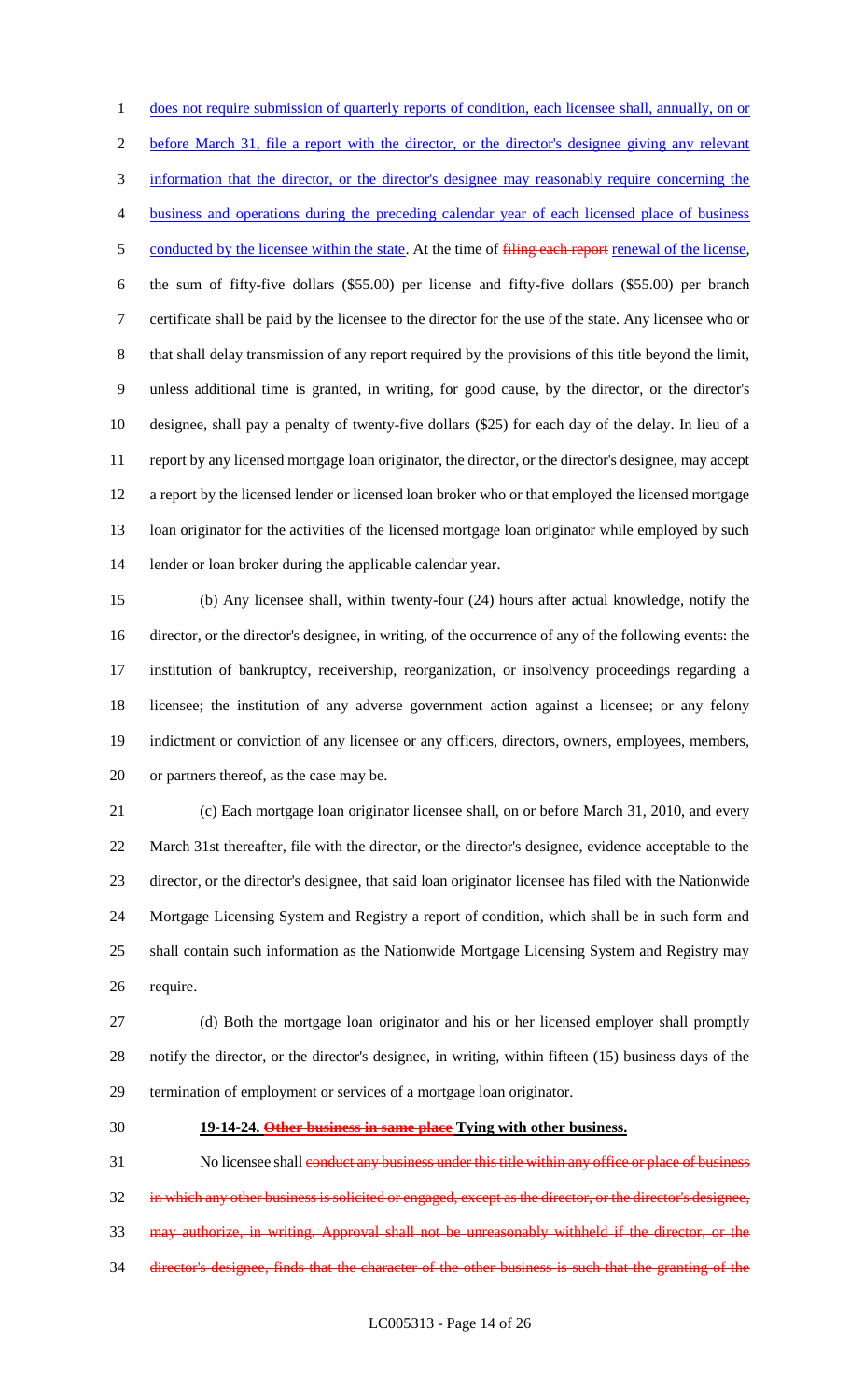1 authority would not evade the provisions of this chapter condition any sale on the requirement that 2 the consumer purchase any other product or service from a specified provider including those providers with whom the licensee is sharing office space. **19-14-25. Transactions and place of business limited by license Transactions and place of business limited by license -- Remote locations.** (a) No licensee shall transact the business provided for by this chapter under any other name or at any other place of business than that named in the license or branch certificate, unless 8 that place is for the exclusive convenience of the customer <u>or meets the requirements for a remote</u> location. The fact that closings occur at a place other than a licensed place of business shall not be deemed to be a violation of this section. (b) Notwithstanding anything to the contrary under this chapter or chapter 14.10 of title 19, employees of a licensee may perform services for the licensee or act as a mortgage loan originator 13 from a remote location subject to each of the following requirements: 14 (1) The employee is subject to the supervision of the licensee; (2) The remote location is the employee's residence or other location identified in the 16 records of the licensee and is within a reasonable distance of a place of business named in the 17 licensee's license or branch certificate, as established by regulations adopted by the director or the director's designee; (3) The licensee has written policies and procedures for supervision of, and employs appropriate risk-based monitoring and oversight process of work performed by, employees working 21 from remote locations; (4) Access to the licensee's computer platforms and to customer information is in 23 accordance with the licensee's comprehensive written information security plan. The licensee must 24 maintain appropriate safeguards for licensee and consumer data, information, and records, including the use of secure virtual private networks ("VPNs") where appropriate; (5) No in-person customer interaction occurs at a remote location, and the licensee will not designate the remote location to consumers or customers as a business location unless the remote 28 location is properly licensed as a branch; (6) Physical records related to the licensee's business, including consumer information, are not maintained at the remote location; (7) The licensee must ensure consumer and licensee information and records remain accessible and available for regulatory oversight and exams; and (8) The licensee must provide training to keep all conversations about, and with, consumers conducted from a remote location confidential, as if conducted from a licensed commercial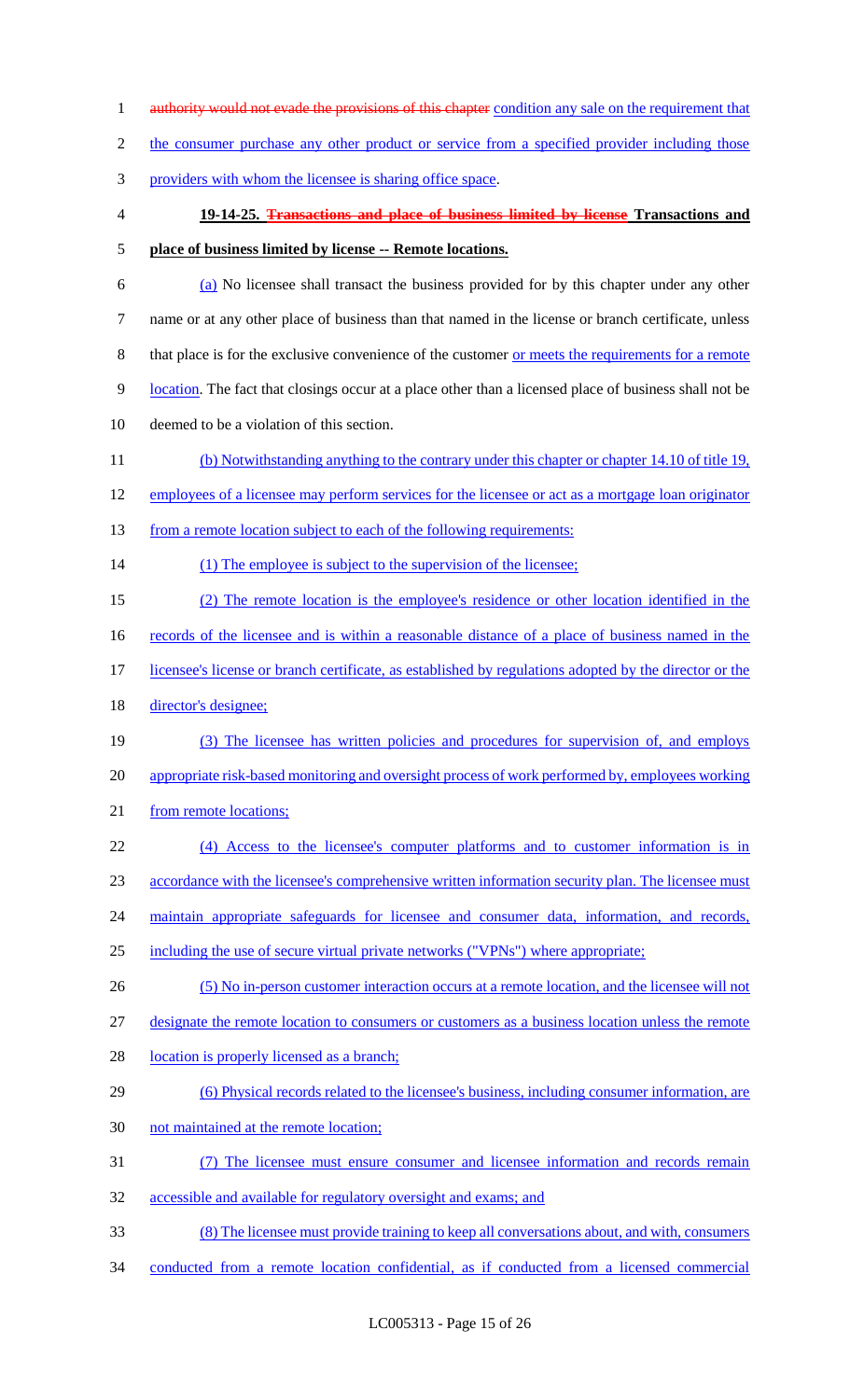location, and to ensure remote employees work in an environment conducive and appropriate to 2 that privacy. (c) A remote location shall not be considered a branch of the licensee; however, activities conducted at a remote location shall be subject to examination under this chapter and § 19-14.10- 5. (d) The director or the director's designee shall have the authority to promulgate rules to establish requirements and standards relating to remote locations. SECTION 4. Sections 19-14.10-3, 19-14.10-4, 19-14.10-8, 19-14.10-10 and 19-14.10-21 of the General Laws in Chapter 19-14.10 entitled "An Act Adopting the Federal Secure and Fair Enforcement for Mortgage Licensing Act of 2009" are hereby amended to read as follows: **19-14.10-3. Definitions.** For purposes of this chapter, the following definitions shall apply: (1) "Depository institution" has the same meaning as in section 3 of the Federal Deposit Insurance Act, and includes any credit union. (2) "Federal banking agencies" means the Board of Governors of the Federal Reserve System, the Comptroller of the Currency, the Director of the Office of Thrift Supervision, the National Credit Union Administration, and the Federal Deposit Insurance Corporation. (3) "Immediate family member" means a spouse, child, sibling, parent, grandparent, or grandchild. This includes stepparents, stepchildren, stepsiblings, and adoptive relationships. (4) "Individual" means a natural person. (5)(i) "Loan processor or underwriter" means an individual who performs clerical or support duties as an employee at the direction of, and subject to the supervision and instruction of, a person licensed as a lender or as a loan broker, or exempt from licensing under chapters 14 or 14.1 of title 19. (ii) For purposes of subsection (5)(i), "clerical or support duties" may include subsequent to the receipt of an application: (A) The receipt, collection, distribution, and analysis of information common for the processing or underwriting of a residential mortgage loan; and (B) Communicating with a consumer to obtain the information necessary for the processing or underwriting of a loan, to the extent that such communication does not include offering or negotiating loan rates or terms, or counseling consumers about residential mortgage loan rates or terms. (iii) An individual engaging solely in loan processor or underwriter activities shall not represent to the public, through advertising or other means of communicating or providing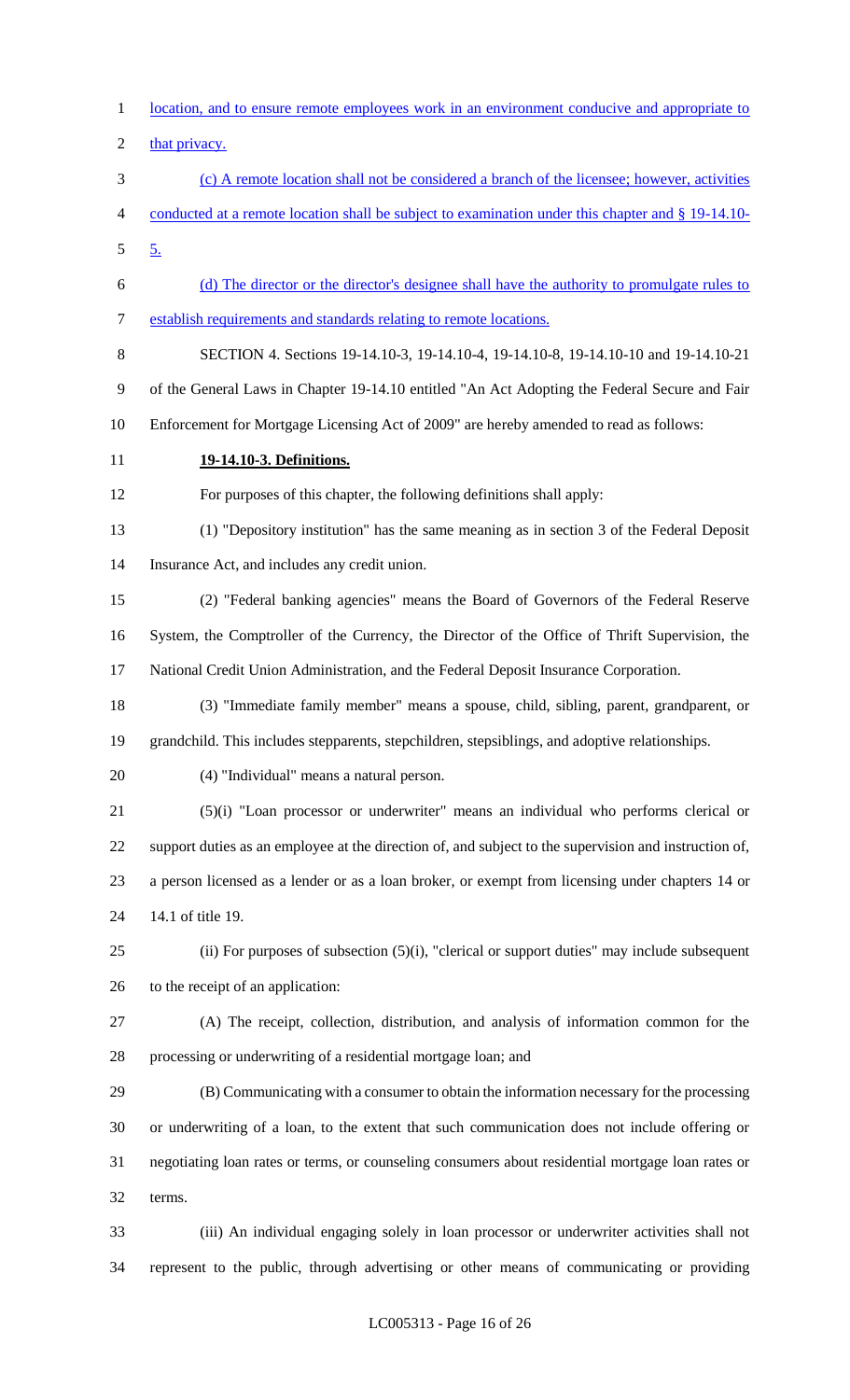information including the use of business cards, stationery, brochures, signs, rate lists, or other promotional items, that such individual can or will perform any of the activities of a mortgage loan originator. (6)(i) "Mortgage loan originator" means: (A) An individual who, for compensation or gain or in the expectation of compensation or gain: (I) Takes a residential mortgage loan application; or (II) Offers or negotiates terms of a residential mortgage loan; (B) Does not include an individual engaged solely as a loan processor or underwriter except as otherwise provided in § 19-14.10-4(c); (C) Does not include a person or entity who or that only performs real estate brokerage activities and is licensed or registered in accordance with Rhode Island law, unless the person or entity is compensated by a lender, a mortgage broker, or other mortgage loan originator or by any agent of such lender, mortgage broker, or other mortgage loan originator; (D) Does not include a person or entity solely involved in extensions of credit relating to timeshare plans, as that term is defined in 11 U.S.C. § 101(53D), as amended; and (E) Does not include a person (or its employees) engaged in servicing mortgage loans. For purposes of this exclusion, "servicing mortgage loans" means, on behalf of the note holder, collecting and receiving payments, including payments of principal, interest, escrow amounts, and other sums due, on obligations due and owing to the note holder pursuant to a residential mortgage loan, and, when the borrower is in default or in reasonably foreseeable likelihood of default, working with the borrower on behalf of the note holder and pursuant to the contract between the person servicing mortgage loans and the note holder, to modify but not refinance, either temporarily or permanently, the obligations, or otherwise finalizing collection of the obligation through the foreclosure process. (ii) "Real estate brokerage activity" means any activity that involves offering or providing real estate brokerage services to the public, including: (A) Acting as a real estate agent or real estate broker for a buyer, seller, lessor, or lessee of real property; (B) Bringing together parties interested in the sale, purchase, lease, rental, or exchange of real property; (C) Negotiating, on behalf of any party, any portion of a contract relating to the sale, purchase, lease, rental, or exchange of real property (other than in connection with providing financing with respect to any such transaction);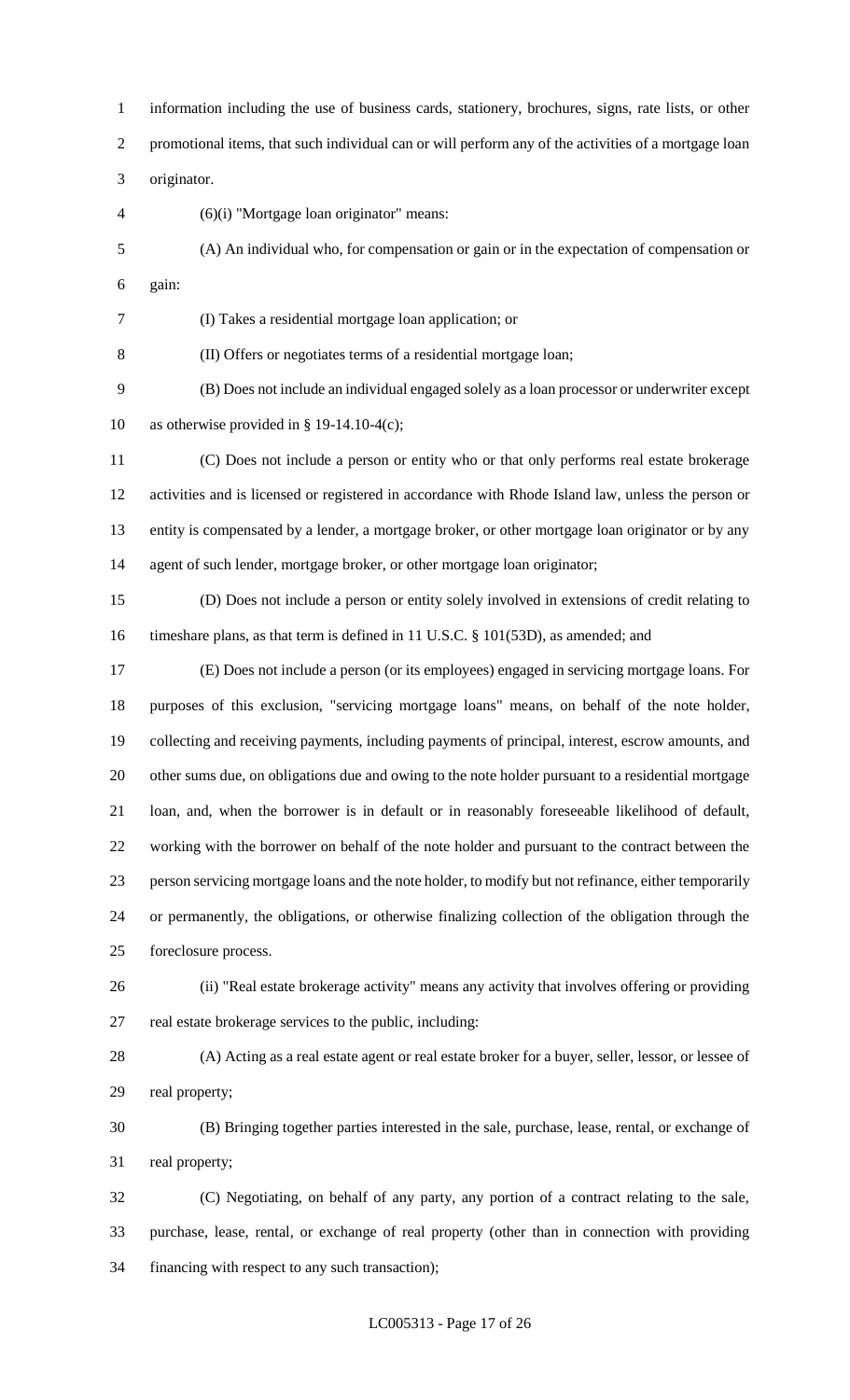| $\mathbf{1}$   | (D) Engaging in any activity for which a person engaged in the activity is required to be                 |
|----------------|-----------------------------------------------------------------------------------------------------------|
| $\mathbf{2}$   | registered or licensed as a real estate agent or real estate broker under any applicable law; and         |
| 3              | (E) Offering to engage in any activity, or act in any capacity, described in subparagraphs                |
| $\overline{4}$ | $(A), (B), (C),$ or $(D)$ of this section.                                                                |
| 5              | (7) "Nationwide <b>Mortgage Multistate</b> Licensing System and Registry" means a mortgage                |
| 6              | licensing system developed and maintained by the Conference of State Bank Supervisors and the             |
| $\tau$         | American Association of Residential Mortgage Regulators for the licensing and registration of             |
| 8              | licensed mortgage loan originators.                                                                       |
| 9              | (8) "Nontraditional mortgage product" means any mortgage product other than a thirty-                     |
| 10             | year (30), fixed-rate mortgage.                                                                           |
| 11             | (9) "Person" means a natural person, corporation, company, limited-liability company,                     |
| 12             | partnership, association, or any other entity however organized.                                          |
| 13             | (10) "Registered mortgage loan originator" means any individual who:                                      |
| 14             | (i) Meets the definition of mortgage loan originator and is an employee of:                               |
| 15             | (A) A depository institution;                                                                             |
| 16             | (B) A subsidiary that is:                                                                                 |
| 17             | (1) Owned and controlled by a depository institution; and                                                 |
| 18             | (2) Regulated by a Federal banking agency; or                                                             |
| 19             | (C) An institution regulated by the Farm Credit Administration; and                                       |
| 20             | (ii) Is registered with, and maintains a unique identifier through, the Nationwide Mortgage               |
| 21             | <b>Multistate Licensing System and Registry.</b>                                                          |
| 22             | (11) "Residential mortgage loan" means any loan primarily for personal, family, or                        |
| 23             | household use that is secured by a mortgage, deed of trust, or other equivalent, consensual security      |
| 24             | interest on a dwelling (as defined in $\S 103(v)$ of the Truth in Lending Act) or residential real estate |
| 25             | upon which is constructed or intended to be constructed a dwelling (as so defined).                       |
| 26             | (12) "Residential real estate" means any real property located in Rhode Island upon which                 |
| 27             | is constructed, or intended to be constructed, a dwelling.                                                |
| 28             | (13) "SAFE Act" means the Secure and Fair Enforcement for Mortgage Licensing Act,                         |
| 29             | comprising §§ 1501-1517 of the Housing and Economic Recovery Act of 2008, Public Laws 110-                |
| 30             | 289.                                                                                                      |
| 31             | (14) "Unique identifier" means a number or other identifier assigned by protocols                         |
| 32             | established by the nationwide mortgage licensing system and registry Nationwide Multistate                |
| 33             | <b>Licensing System.</b>                                                                                  |
| 34             | 19-14.10-4. License and registration required.                                                            |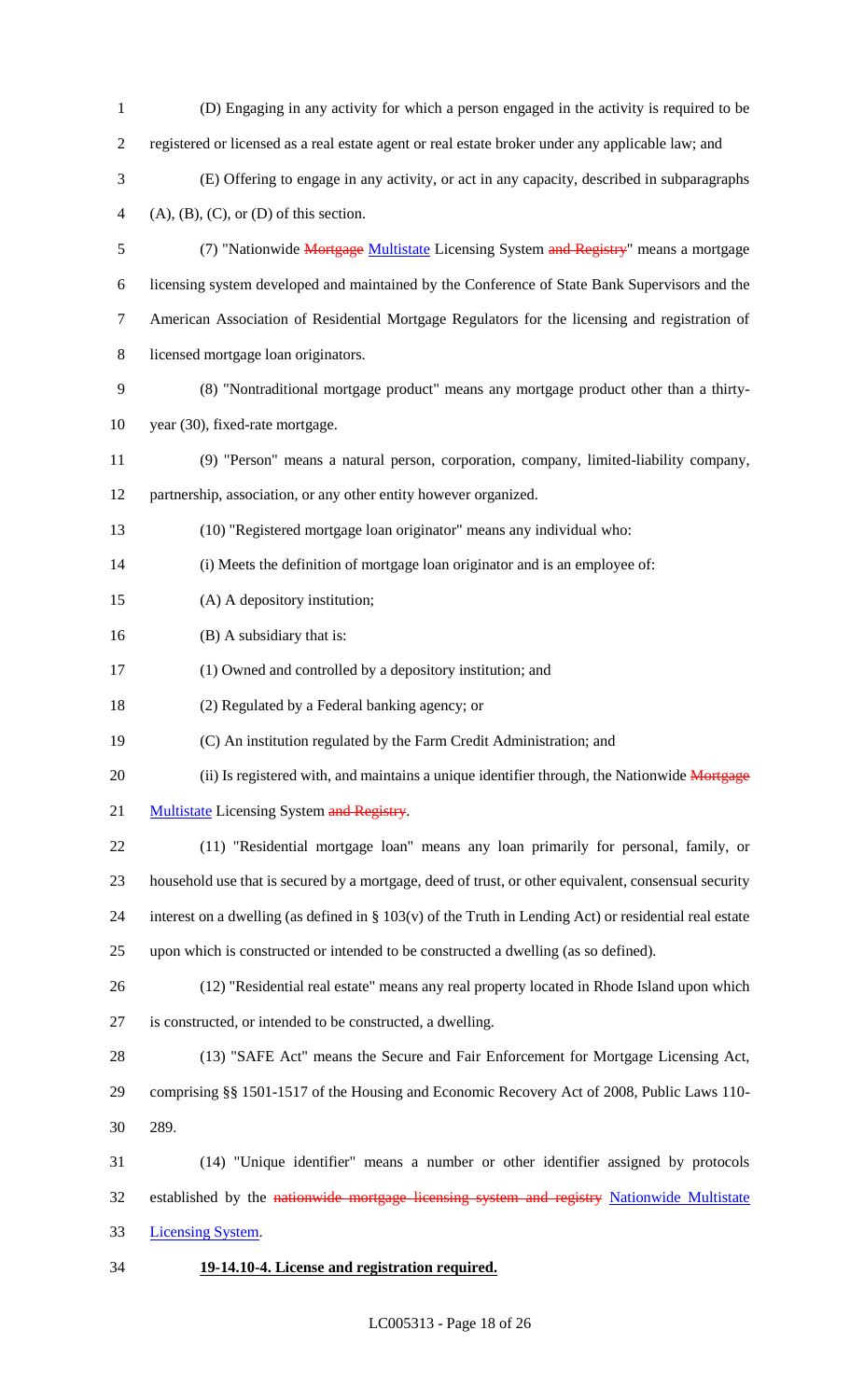(a) An individual, unless specifically exempted from this chapter under subsection (b), shall not engage in the business of a mortgage loan originator with respect to any dwelling located in this state without first obtaining and maintaining annually a license under this chapter. Each licensed mortgage loan originator must register with and maintain a valid unique identifier issued by the nationwide mortgage licensing system and registry.

(b) The following individuals are exempt from this chapter:

(1) Registered mortgage loan originators, when acting for an entity described in § 19-14.10-

8  $3(10)(i)(A)$ ,  $(10)(i)(B)$ , or  $(10)(i)(C)$  are exempt from this chapter.

 (2) Any individual who offers or negotiates terms of a residential mortgage loan with or on behalf of an immediate family member of the individual.

 (3) Any individual who offers or negotiates terms of a residential mortgage loan secured by a dwelling that served as the individual's residence.

 (4) A licensed attorney who negotiates the terms of a residential mortgage loan on behalf of a client as an ancillary matter to the attorney's representation of the client, unless the attorney is compensated by a lender, a mortgage broker, or other mortgage loan originator or by any agent of such lender, mortgage broker, or other mortgage loan originator.

 (5) A licensed attorney when performing loan closing services for a licensed lender, licensed loan broker, or for an entity exempt from licensing under § 19-14.1-10(a)(4);

 (6) A mortgage loan originator: (i) Who is employed by a lender or loan broker licensed 20 under chapter 14 of title 19 and/or chapter 14.1 of title 19; (ii) Who works at a qualified location; 21 (iii) Who is registered with, and maintains a unique identifier through, the Nationwide Mortgage 22 Multistate Licensing System and Registry; (iv) Who acts only as a mortgage loan originator for residential mortgage loans secured by dwellings (as defined in Section 103(v) of the Truth in Lending Act) constructed, or to be constructed, on real property located in states other than Rhode Island; and (v) Who is licensed or registered as required by applicable law in each state in which such real property is located. As used herein, the term "qualified location" means a location licensed 27 under this chapter 14 of title 19 that serves as the primary place of employment of at least one 28 mortgage loan originator licensed under chapter 14.10 of title 19 or a remote location.

 (c) An individual loan processor or underwriter who is an independent contractor may not engage in the activities of a loan processor or underwriter unless such independent contractor loan processor or underwriter obtains and maintains a license under chapters 14 and 14.10 of title 19. Each independent contractor loan processor or underwriter licensed as a mortgage loan originator must have and maintain a valid unique identifier issued by the nationwide mortgage licensing system and registry.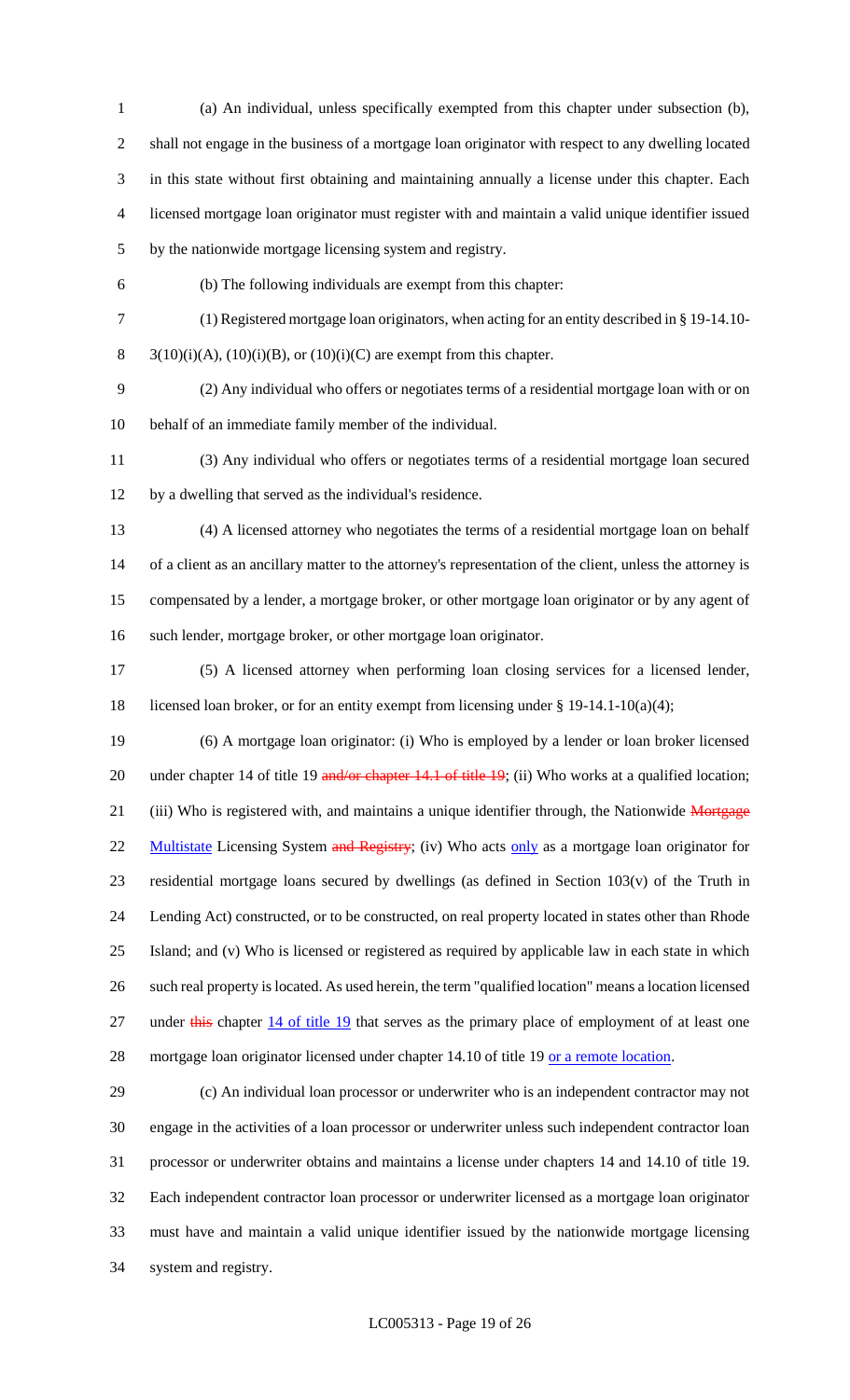(d) For the purposes of implementing an orderly and efficient licensing process the director, or the director's designee, may establish licensing rules or regulations and interim procedures for licensing and acceptance of applications. For previously registered or licensed individuals the director, or the director's designee, may establish expedited review and licensing procedures as follows:

 (1) A mortgage loan originator applicant whose employer at the time of application for a 7 mortgage loan originator license is an entity described in § 19-14.10-3(10)(i)(A), (10)(i)(B), or (10)(i)(C) and who has been assigned a unique identifier through the nationwide mortgage licensing system and registry and who has completed and filed with the director, or the director's designee, all information, documents and requirements for licensure pursuant to this chapter shall be permitted to continue to act as a mortgage loan originator for the period prior to action being taken on his or her application by the director, or the director's designee;

 (2) A mortgage loan originator applicant who has been assigned a unique identifier through 14 the Nationwide Mortgage Multistate Licensing System and Registry and who has completed and filed with the director, or the director's designee, all information, documents and requirements for licensure pursuant to this chapter and whose employer at the time of application for a mortgage loan originator license is a lender or loan broker licensed under chapters 14 and 14.1 of title 19, shall be permitted to continue to act as a mortgage loan originator for the period prior to action being taken on his or her application by the director, or director's designee, if the applicant and a senior officer or principal of such lender or loan broker files written attestation to the director, or the director's designee that:

 (i) The applicant is currently, or has within the six-month (6) period prior to the date of the application, been acting as a registered mortgage loan originator in this state or as a state-licensed mortgage loan originator in another state, in either case under the provisions of Section 1507 of the SAFE Act, 12 U.S.C. § 5106;

 (ii) The applicant has never had a mortgage loan license or registration denied, revoked, or suspended in any governmental jurisdiction; and

 (iii) The applicant has not been convicted of a felony that would otherwise authorize the director, or the director's designee, to deny the applicant a license.

 (3) Any provisional authority to act as a mortgage loan originator issued pursuant to this subsection (d) shall expire on the earlier of: (i) The date on which the director, or the director's designee, issues or denies the application for the license; or (ii) One hundred twenty (120) days from the date of application for the license.

(4) The director, or the director's designee, may deny or suspend the rights of a lender or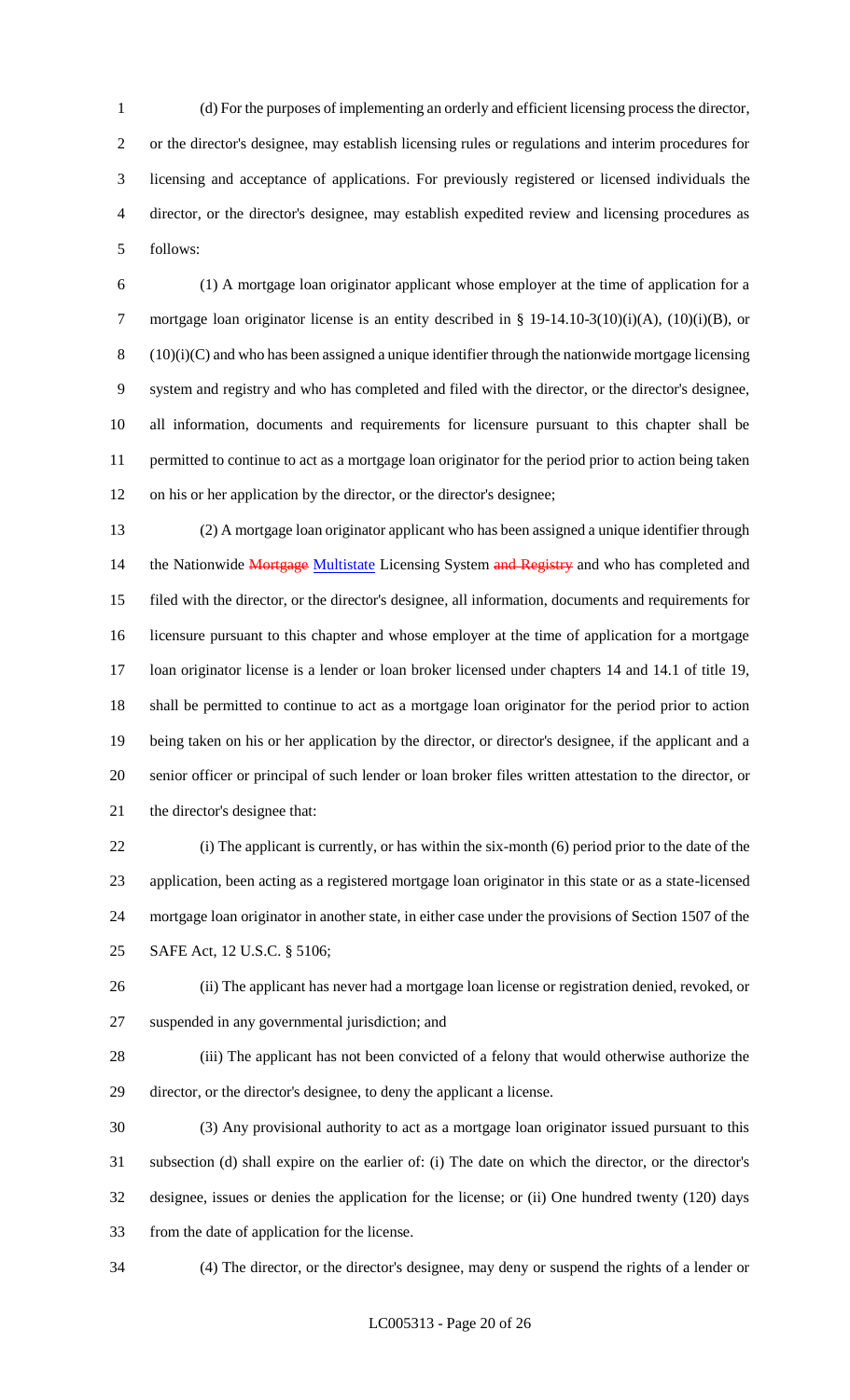1 loan broker licensed under chapter 14 or 14.1 of title 19 to employ a mortgage loan originator under subsection (d) if the director, or the director's designee, finds that such lender or loan broker, a senior official or principal thereof, or the applicant failed to exercise due diligence and good faith 4 when submitting the attestations required in subsection  $(d)(1)$  or  $(d)(2)$ .

## **19-14.10-8. Testing of loan originators.**

 (a) In order to meet the written test requirement referred to in this chapter, an individual shall pass, in accordance with the standards established under this subsection, a qualified written 8 test developed by the Nationwide Mortgage Multistate Licensing System and Registry and 9 administered by a test provider approved by the Nationwide Mortgage Multistate Licensing System 10 and Registry based upon reasonable standards.

 (b) A written test shall not be treated as a qualified written test for purposes of this section unless the test adequately measures the applicant's knowledge and comprehension in appropriate subject areas, including:

(1) Ethics;

(2) Federal law and regulation pertaining to mortgage origination;

(3) State law and regulation pertaining to mortgage origination;

 (4) Federal and state law and regulation, including instruction on fraud, consumer protection, the nontraditional mortgage marketplace, and fair-lending issues.

 (c) Nothing in this section shall prohibit a test provider approved by the Nationwide 20 Mortgage Multistate Licensing System and Registry from providing a test at the location of the employer of the applicant or the location of any subsidiary or affiliate of the employer of the applicant, or the location of any entity with which the applicant holds an exclusive arrangement to conduct the business of a mortgage loan originator.

 (d)(1) An individual shall not be considered to have passed a qualified written test unless the individual achieves a test score of not less than seventy-five percent (75%) correct answers to questions.

- (2) An individual may retake a test three (3) consecutive times with each consecutive taking occurring at least thirty (30) days after the preceding test.
- (3) After failing three (3) consecutive tests, an individual shall wait at least six (6) months before taking the test again.

 (4) A licensed mortgage loan originator who fails to maintain a valid license for a period of five  $(5)$  three  $(3)$  years or longer shall retake the test, not taking into account any time during which such individual is a registered mortgage loan originator.

**19-14.10-10. Continuing education for mortgage loan originators.**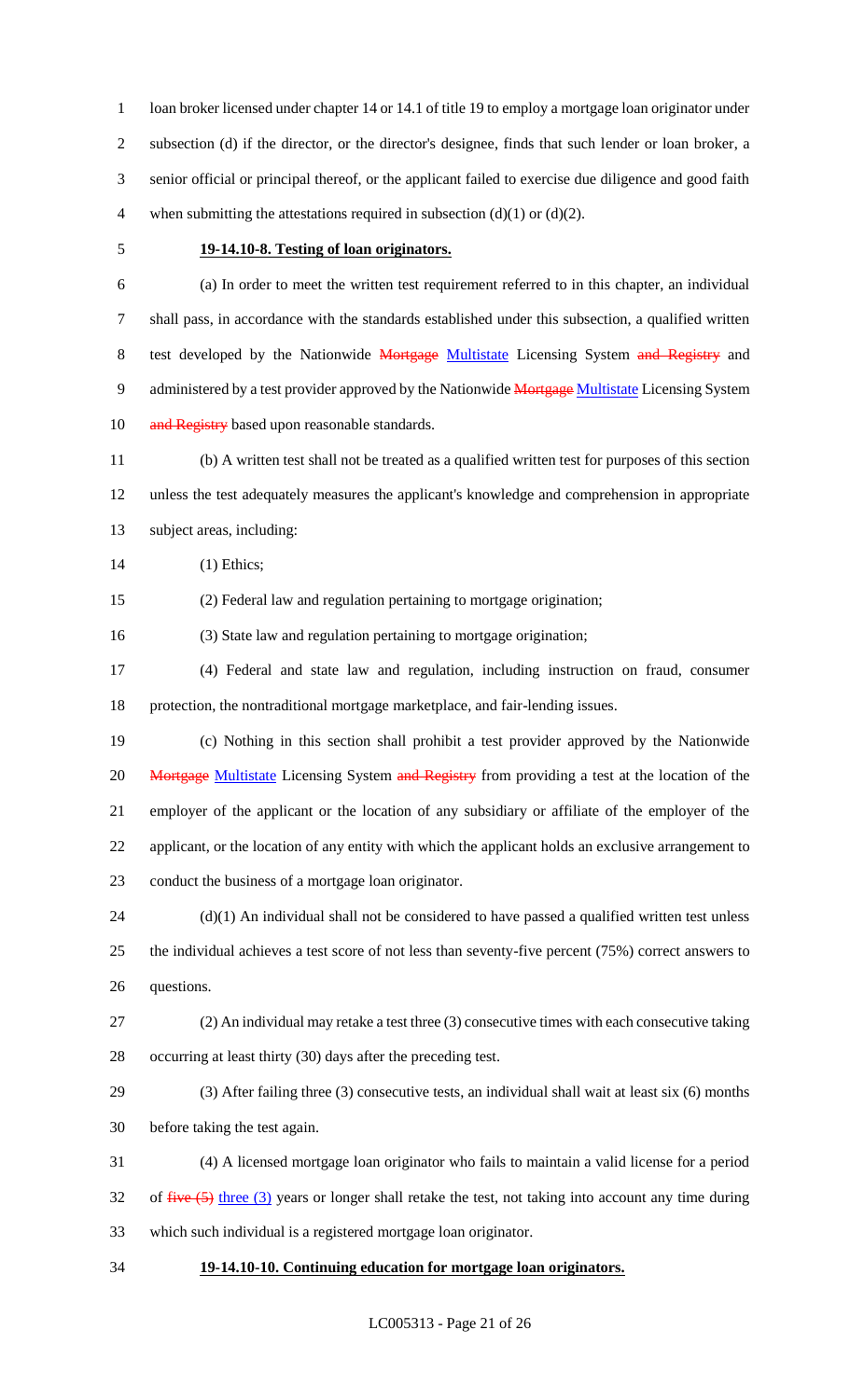- (a) In order to meet the annual continuing education requirements referred to in § 19-14.10- 9, a licensed mortgage loan originator shall complete at least (8) hours of education approved in accordance with subsection (b), which shall include at least: (1) Three (3) hours of Federal law and regulations; (2) Two (2) hours of ethics, which shall include instruction on fraud, consumer protection, and fair-lending issues; (3) Two (2) hours of training related to lending standards for the nontraditional mortgage product marketplace; and (4) One hour of Rhode Island law and regulations. (b) For purposes of this section, continuing education courses shall be reviewed and 11 approved by the Nationwide Mortgage Multistate Licensing System and Registry based upon reasonable standards. Review and approval of a continuing education course shall include review and approval of the course provider. (c) Nothing in this section shall preclude any education course, as approved by the Nationwide Mortgage Licensing System and Registry, that is provided by the employer of the mortgage loan originator or an entity that is affiliated with the mortgage loan originator by an agency contract, or any subsidiary or affiliate of such employer or entity. (d) Continuing education may be offered either in a classroom, online, or by any other 19 means approved by the Nationwide Mortgage Multistate Licensing System and Registry. (e) A licensed mortgage loan originator: (1) Except for § 19-14.10-9(b) and subsection (i) of this section, may only receive credit for a continuing education course in the year in which the course is taken; and (2) May not take the same approved course in the same or successive years to meet the annual requirements for continuing education. (f) A licensed mortgage loan originator who is an approved instructor of an approved continuing education course may receive credit for the licensed mortgage loan originator's own annual continuing education requirement at the rate of two (2) hours credit for every one hour taught. (g) A person having successfully completed the education requirements approved by the 30 Nationwide Mortgage Multistate Licensing System and Registry in subsections (a)(1), (a)(2) and (a)(3) for any state shall be accepted as credit towards completion of continuing education
- requirements in Rhode Island. Nothing herein shall relieve an applicant of the obligation to satisfy educational requirements specifically related to Rhode Island law and regulations.
- 

(h) A licensed mortgage loan originator who subsequently becomes unlicensed must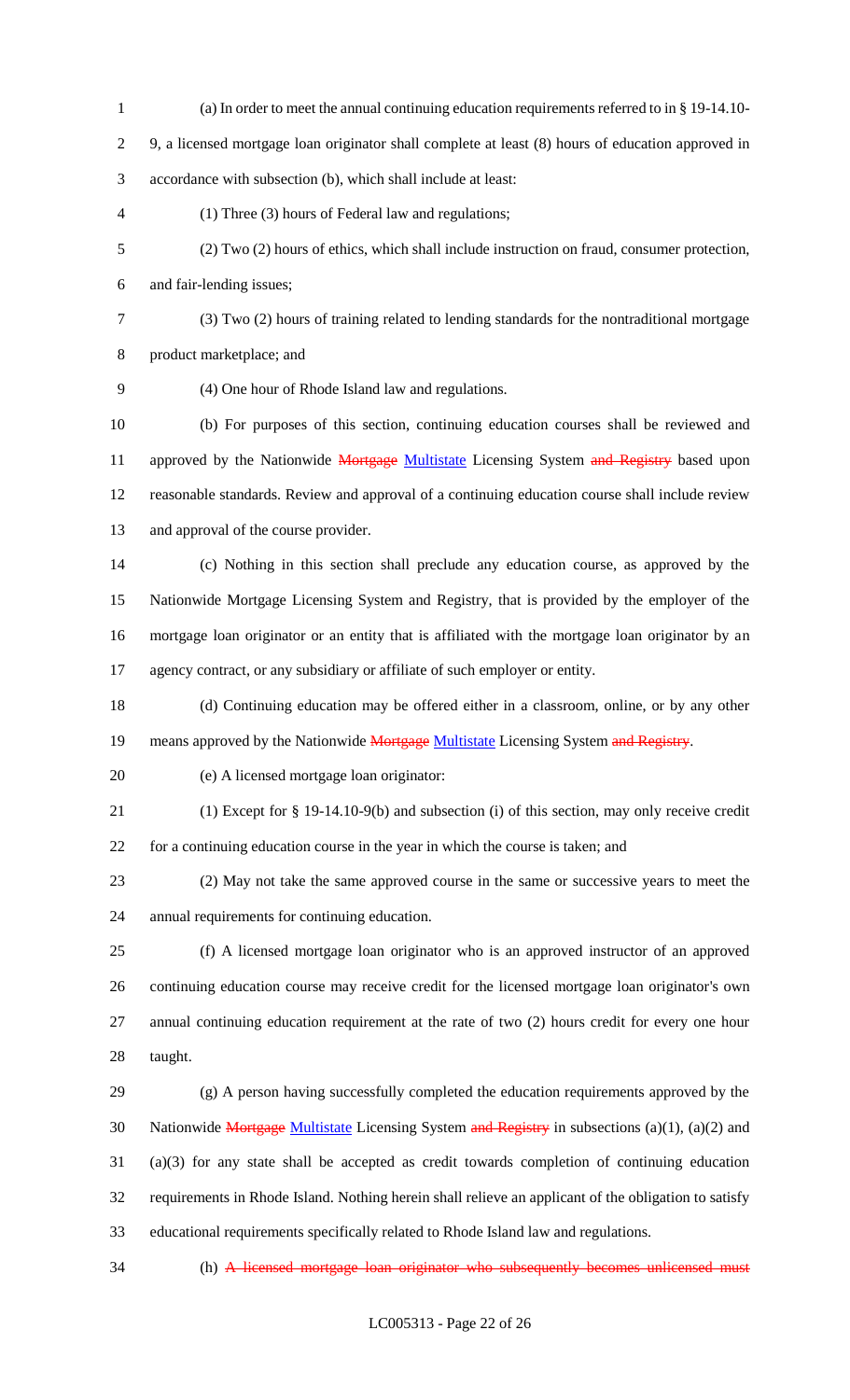- complete the continuing education requirements for the last year in which the license was held prior
- 2 to issuance of a new or renewed license.

An individual who:

- (1) Fails to acquire a valid mortgage loan originator license or federal registration within
- 5 three (3) years from the date of federal compliance with any approved pre-licensure education (PE)
- program; or
- (2) Has obtained a mortgage loan originator license or federal registration but did not
- 8 maintain an active license or federal registration for at least three (3) years must complete at least
- twenty (20) hours of PE in order to be eligible for state mortgage loan originator licensure.
- 10 (i) A person meeting the requirements of  $\S$  19-14.10-9(a)(1) and (a)(3) may make up any deficiency in continuing education as established by rule or regulation of the director, or the director's designee.
- 

# **19-14.10-21. Unique identifier shown.**

 The name and the unique identifier assigned by the Nationwide Multistate Licensing 15 System of any person originating a residential mortgage loan shall be clearly shown on all residential mortgage loan application forms, solicitations or advertisements, including business cards or websites, and any other documents as established by rule, regulation or order of the

director, or the director's designee.

# SECTION 5. Chapter 19-4 of the General Laws entitled "Regulatory Oversight" is hereby amended by adding thereto the following section:

# **19-4-19. Resident agent -- Financial Institutions.**

- Each bank and lending institution doing business in this state, whether acting under state
- or federal authority shall maintain a resident agent in this state who shall have authority to endorse
- insurance claim checks on behalf of those banks and lending institutions, which banks and lending
- institutions shall include, but are not limited to:
- 26 (1) A bank, savings bank, or trust company, as defined in this title, its affiliates or
- subsidiaries,

```
28 (2) A bank holding company, as defined in 12 U.S.C. § 1841, its affiliates or subsidiaries,
```
- 29 (3) Mortgage companies, and
- (4) Any other individual, corporation, partnership, or association authorized to take
- deposits and/or to make loans of money under the provisions of title 19.
- SECTION 6. Chapter 19-14 of the General Laws entitled "Licensed Activities" is hereby
- amended by adding thereto the following section:
- **19-14-34. Resident agent -- Loss payee.**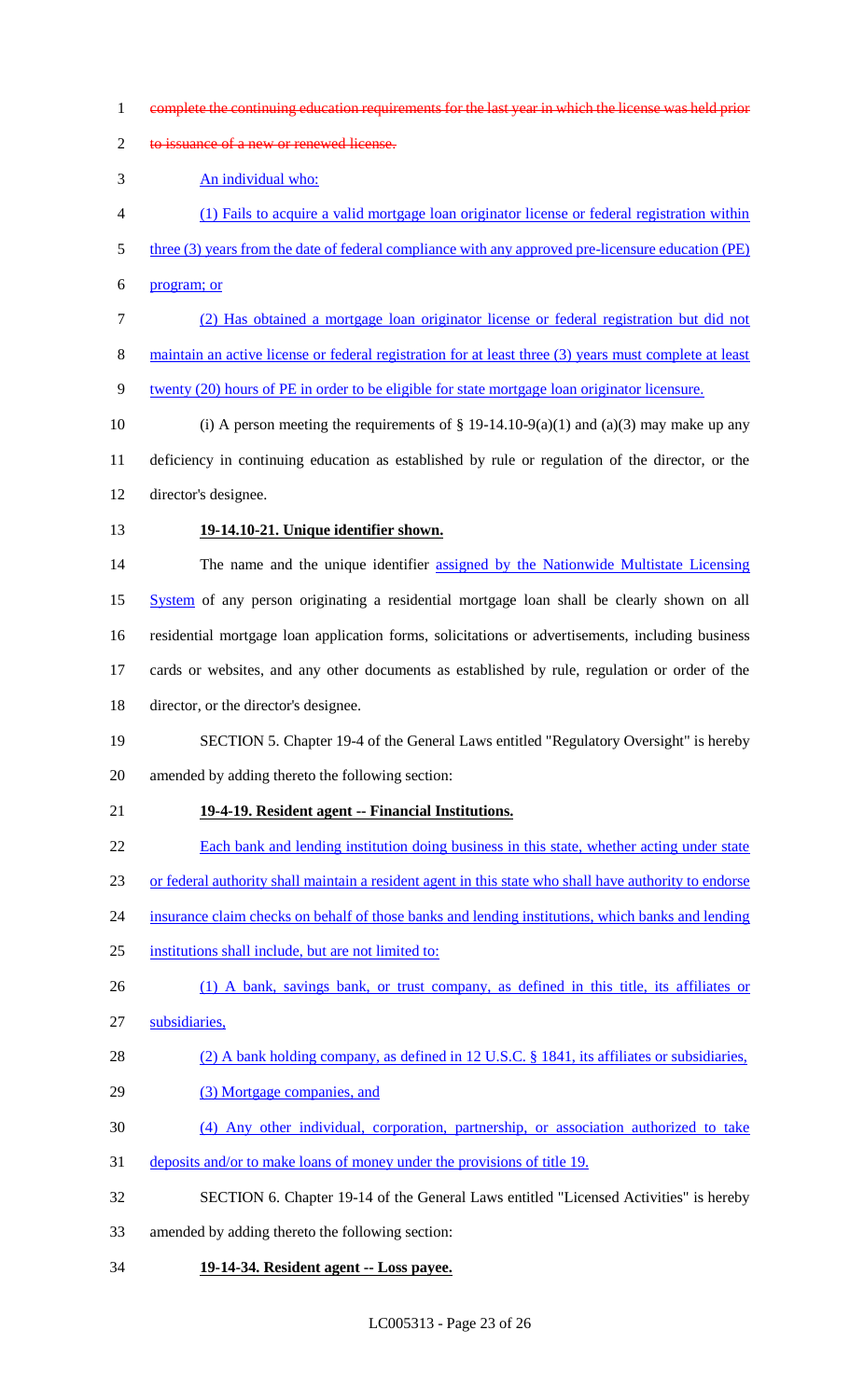- (a) Each licensee shall maintain a resident agent in this state who shall have authority to
- endorse insurance claim checks on behalf of such licensee.
- (b) A licensee that has not and will not be included as a loss payee on any insurance policy
- may be exempted from the provisions of subsection (a) of this section and §§ 5-38-26 and 27-5-
- 5 3.3. An applicant that wishes to obtain an exemption must clearly state in its business plan that it
- is not a loss payee on any insurance policy and must provide the department with a statement that
- it will not be designated as a loss payee on any insurance policy. A licensee that obtains an
- exemption should expect that compliance will be evaluated on examination.
- SECTION 7. Sections 19-4-5 and 19-4-7 of the General Laws in Chapter 19-4 entitled
- "Regulatory Oversight" are hereby repealed.
- **19-4-5. Quarterly statement of condition of regulated institutions.**

**At least once every three (3) months, every regulated institution shall prepare a statement** 13 showing the condition of the regulated institution as it appears upon its books, in the form of a 14 balance sheet prepared in accordance with generally accepted accounting principles. This statement 15 shall be posted in a conspicuous place, where it may be easily read by the public.

- **19-4-7. Balance sheet form -- Publication of report.**
- **Once each calendar year, every financial institution, at its own expense, shall publish a**  report in the form of a balance sheet, in a newspaper in the city or town in which the financial institution is located. If there is no newspaper published in the city or town where the financial 20 institution is located, then the report shall be published in a newspaper published in a city or town 21 nearby.
- SECTION 8. Section 19-14.8-12 of the General Laws in Chapter 19-14.8 entitled "Uniform
- Debt-Management Services Act" is hereby repealed.
- 

# **19-14.8-12. Registration in another state.**

- 25 If a provider holds a license or certificate of registration in another state authorizing it to provide debt-management services, the provider may submit a copy of that license or certificate 27 and the application for it instead of an application in the form prescribed by  $\frac{1}{2}$  19-14.8-5(a),  $\frac{1}{2}$  19-28 14.8-6, or § 19-14.8-11(b). The director shall accept the application and the license or certificate from the other state as an application for registration as a provider or for renewal of registration as 30 a provider, as appropriate, in this state if: (1) The application in the other state contains information substantially similar to, or more comprehensive than, that required in an application submitted in this state;
- 33 (2) The applicant provides the information required by  $\S$  19-14.8-6(1), (3), (10), (12), and 34 (13); and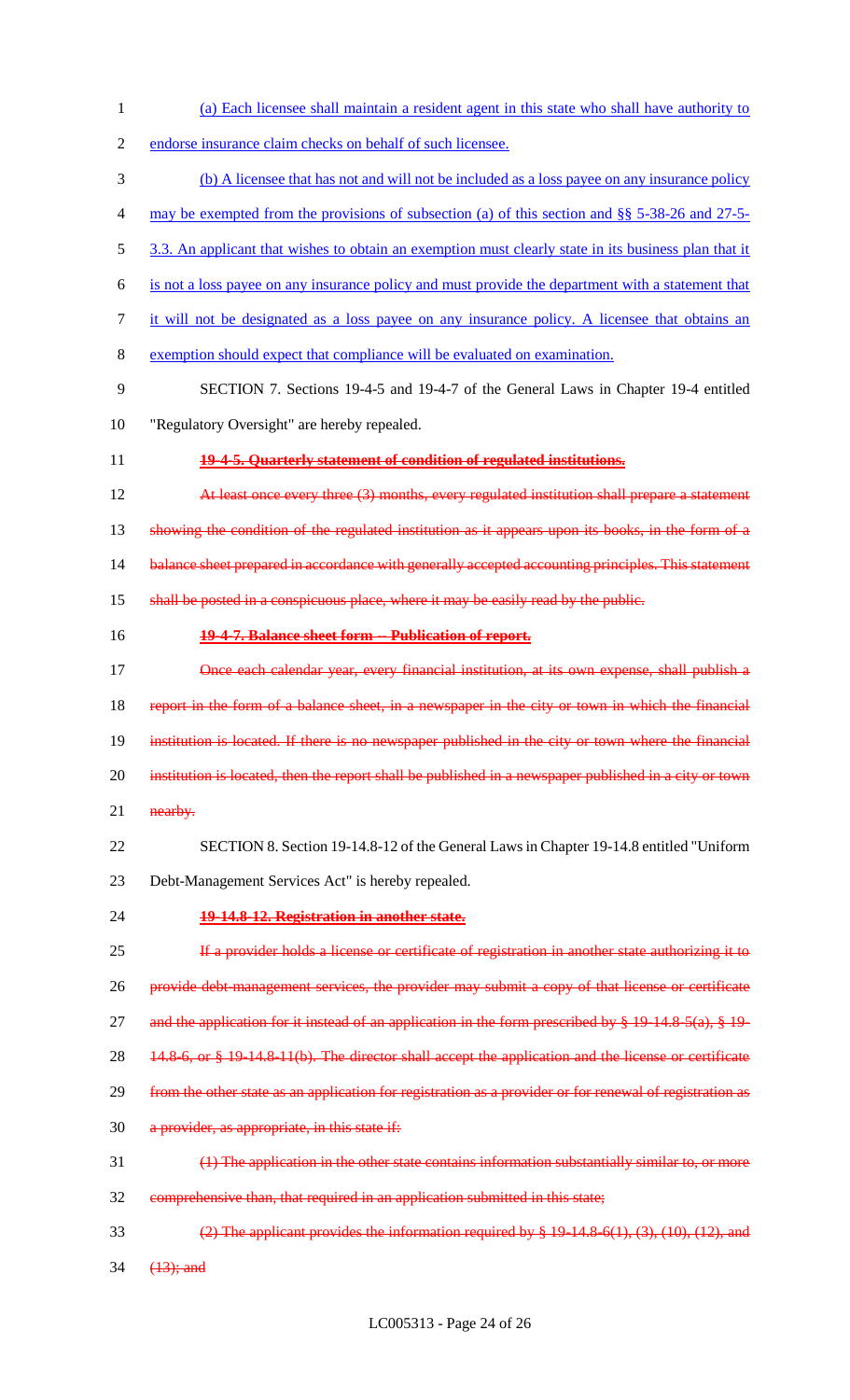- 1 (3) The applicant, under oath or certified under the penalties of perjury, certifies that the
- 2 information contained in the application is current or, to the extent it is not current, supplements
- 3 the application to make the information current.
- 4 SECTION 9. This act shall take effect upon passage.

======== LC005313 ========